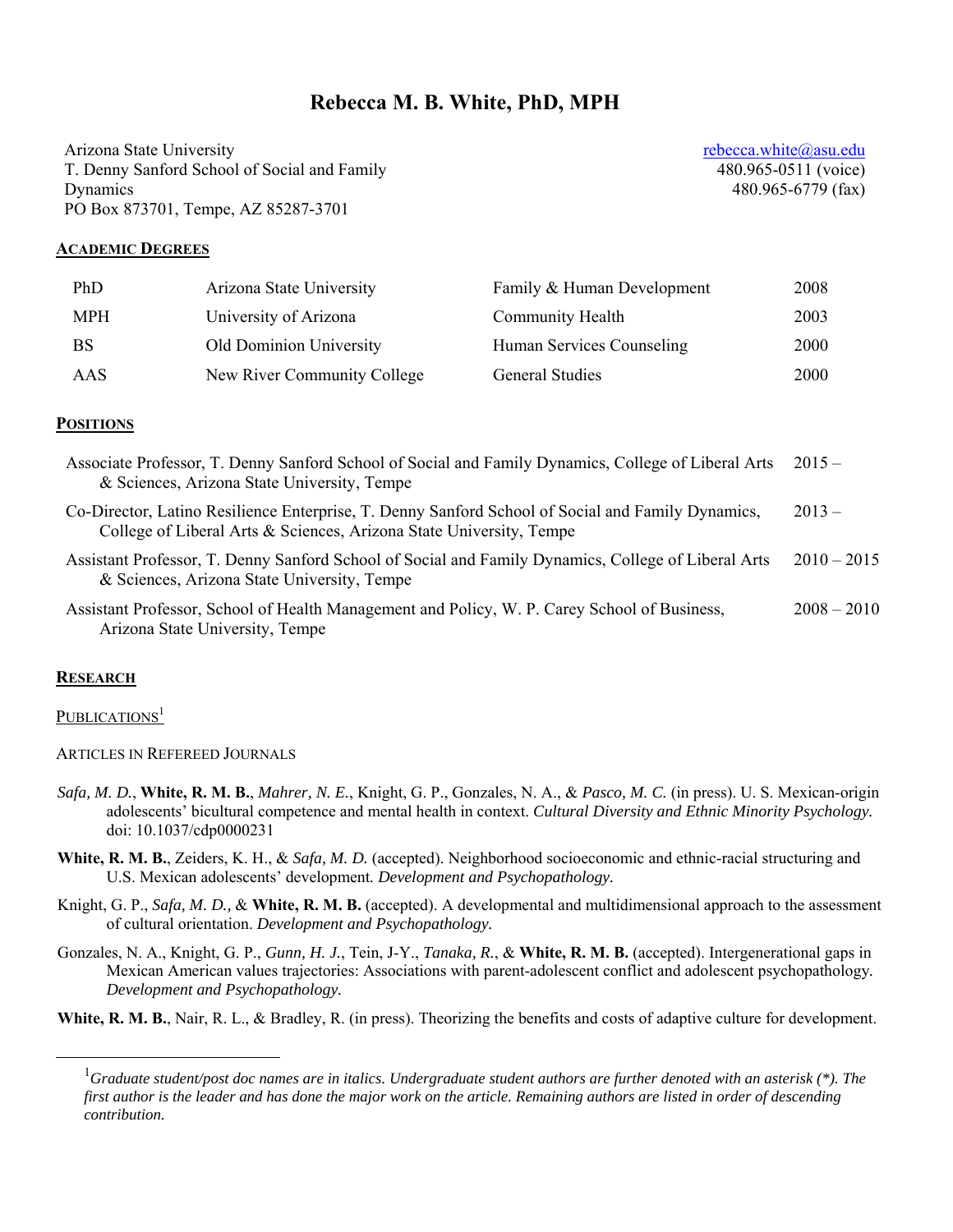*American Psychologist.* doi: 10.1037/amp0000237

- Diaz McConnell, E., **White, R. M. B.**, & Ettekal, A. (early view). Participation in organized activities among Mexican and other Latino youth in Los Angeles: Variation by mothers' documentation status and youth age*. Applied Developmental Science*. doi: 10.1080/10888691.2018.1449652
- **White, R. M. B.**, *Pasco, M. C.*, Gonzales, N. A., Knight, G. P., & *Burleson, E*. (early view). U. S. Mexican parents' use of harsh parenting in the context of neighborhood danger. *Journal of Family Psychology*. doi: 10.1037/fam0000447
- Roche, K., Vaquera, E., **White, R. M. B.**, Rivera, M. I. (2018). Impacts of immigration actions and news and the psychological distress of U.S. Latino parents raising adolescents*. Journal of Adolescent Health, 62*, 525 – 531. doi: 10.1016/j.jadohealth.2018.01.004
- *Gaias, L. M.*, Lindstrom Johnson, S., **White, R. M. B.**, Pettigrew, J., & Dumka, L. (2018). Understanding schoolneighborhood mesosystemic effects on adolescent development*. Adolescent Research Review, 3*, 301-319. doi: 10.1007/s40894-017-0077-9
- Zeiders, K. H., Causadias, J. M., & **White, R. M. B.** (2018). The health correlates of culture: Examining the association between ethnic-racial identity and diurnal cortisol slopes. *Journal of Adolescent Health, 62*, 349 – 351. doi: 10.1016/j.jadohealth.2017.09.020
- Nair, R. L., Roche, K., & **White, R. M. B.** (2018). Acculturation gap distress among Latino youth: Prospective links to family processes and youth depressive symptoms, alcohol use, and school performance*. Journal of Youth and Adolescence, 47* 105-120. doi: 10.1007/s10964-017-0753-x
- **White, R. M. B.**, Knight, G. P., *Jensen, M.*, & Gonzales, N. A. (2018). Ethnic socialization in neighborhood contexts: Implications for Mexican-origin adolescents' development of ethnic attitudes and identities. *Child Development, 89*, 1004 - 1021. doi: 10.1111/cdev.12772
- Carlo, G., **White, R. M. B.**, *Streit, C.*, Knight, G. P., & Zeiders, K. H. (2018). Longitudinal relations among parenting styles, prosocial behaviors, and academic outcomes in U.S. Mexican adolescents. *Child Development, 89,* 577 – 592*.* doi: 10.1111/cdev.12761
- Gonzales, N. A., *Liu, Y.*, *Jensen, M.*, Tein, J.-Y., **White, R. M. B.**, & Deardorff, J. (2017). Externalizing and internalizing pathways to Mexican American adolescents' risk-taking. *Development and Psychopathology, 29*, 1371-1390. doi:10.1017/S0954579417000323
- Knight, G. P., Carlo, G., Streit, C., & **White, R. M. B.** (2017). A model of maternal and paternal ethnic socialization of Mexican-American adolescents' self-views. *Child Development, 88*, 1885 – 1896. doi: 10.1111/cdev.12939
- **White, R. M. B.**, Updegraff, K. A., Umaña-Taylor, A. J., Zeiders, K. H., Perez-Brena, N., & *Burleson, E.* (2017). Neighborhood and school ethnic structuring and cultural adaptations among Mexican-Origin adolescents. *Developmental Psychology, 53*, 511 – 524. doi: 10.1037/dev0000269
- **White, R. M. B.**, *Liu, Y.*, Gonzales, N. A., Knight, G. P., & Tein, J. (2016). Neighborhood qualification of the association between parenting and problem behavior trajectories among Mexican-origin father-adolescent dyads*. Journal of Research on Adolescence, 26,* 927 – 946. doi: 10.1111/jora.12245
- Zeiders, K. H., Umaña-Taylor, A. J., Updegraff, K. A., Jahromi, L. B., & **White, R. M. B.** (2016) Discrimination and acculturation stress: A longitudinal study of children's well-being from prenatal development to 5 years of age. *Journal of Developmental & Behavioral Pediatrics, 37*, 557 – 564. doi: 10.1097/DBP.0000000000000321
- **White, R. M. B.**, *Liu, Y.*, Nair, R. L., & Tein, J.-Y. (2015). Longitudinal and integrative tests of family stress model effects on Mexican origin adolescents. *Developmental Psychology, 51*, 649-662. doi: 10.1037/a0038993
- **White, R. M. B.**, *Zeiders, K. H.*, Knight, G. P., Roosa, M. W., & Tein, J. Y. (2014). Mexican origin youths' trajectories of perceived peer discrimination from middle childhood to adolescence: Variation by neighborhood ethnic concentration. *Journal of Youth and Adolescence, 43*, 1700 – 1714*.* doi: 10.1007/x1964-014-0098-7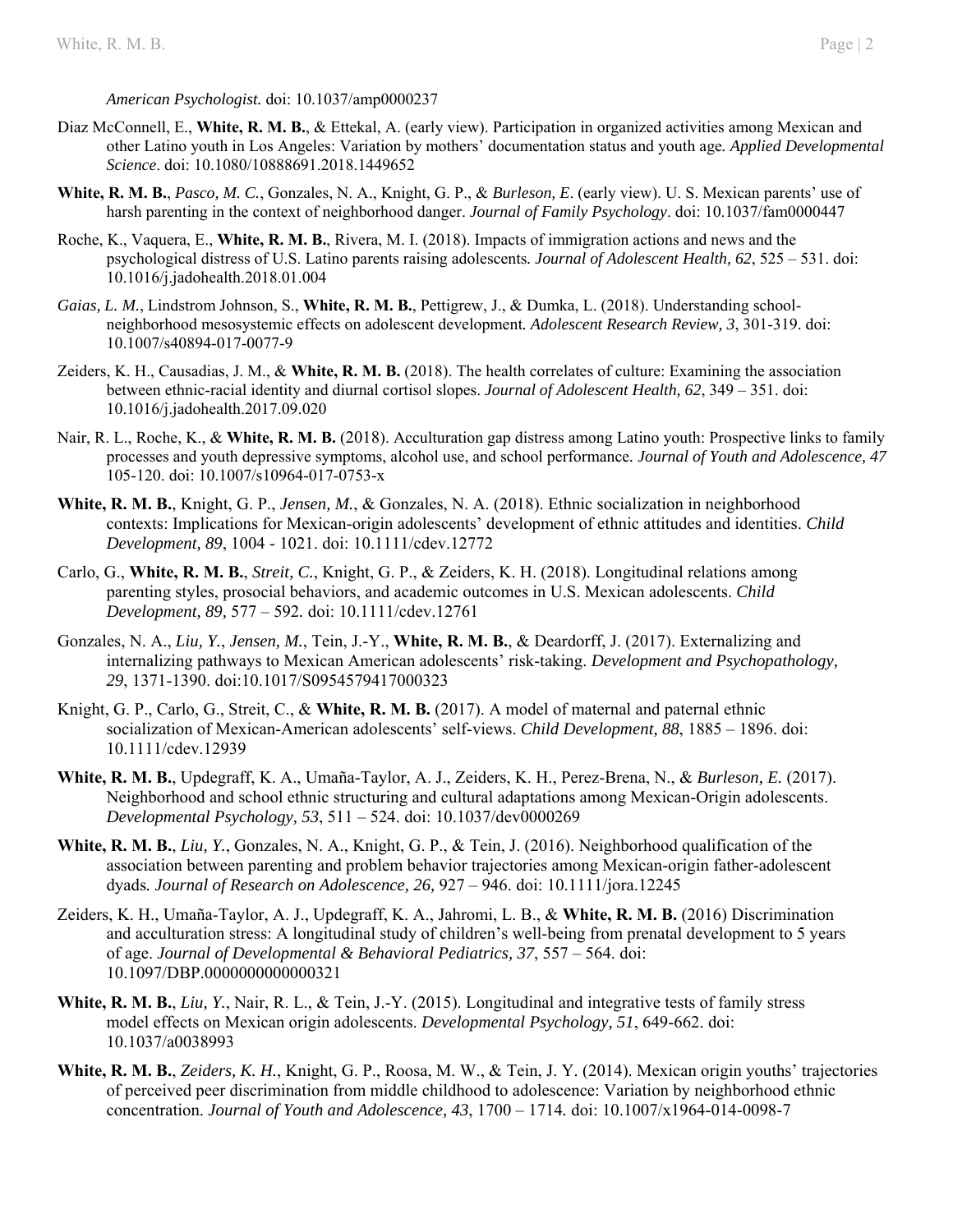- **White, R. M. B.,** Deardorff, J., *Liu, Y.*, & Gonzales, N. A. (2013). Contextual amplification or attenuation of pubertal timing effects on mental health symptoms among Mexican American boys. *Journal of Adolescent Health, 53*, 692 – 698. doi:10.1016/j.jadohealth.2013.07.007
- *Nair, R. L.*, **White, R. M. B.**, Roosa, M. W., & *Zeiders, K. H.*, (2013). Cultural stressors and mental health symptomatology among Mexican Americans: Examining the impact of family and neighborhood contexts. *Journal of Youth and Adolescence, 42*, 1611-1623*.* doi:10.1007/s10964-012-9834-z
- Deardorff, J., *Heining, C.*, Gonzales, N. A., **White, R. M. B.**, *Wong, J.*, & Roosa, M. W. (2013). Pubertal timing and Mexican American girls' internalizing and externalizing symptoms: The influence of harsh parenting. *Developmental Psychology, 49,* 1790-1804. doi:10.1037/a0031016
- **White, R. M. B.**, *Zeiders, K. H.*, Gonzales, N. A., Tein, J., & Roosa, M. W. (2013). Cultural values, U.S. neighborhood danger, and Mexican American parents' parenting. *Journal of Family Psychology, 27*, 265 – 275. doi:10.1037/a0032888
- **White, R. M. B.**, Roosa, M. W., & *Zeiders, K. H.* (2012). Neighborhood and family intersections: Prospective implications for Mexican American adolescents' mental health. *Journal of Family Psychology, 26*, 793 – 804. doi:10.1037/a0029426
- **White, R. M. B.**, Deardorff, J., & Gonzales, N. A. (2012). Contextual amplification or attenuation of pubertal timing effects on depressive symptoms among Mexican American girls. *Journal of Adolescent Health, 50*, 565 – 571. doi:10.1016/j.jadohealth.2011.10.006
- **White, R. M. B.**, & Roosa, M. W. (2012). Neighborhood contexts, fathers, and Mexican American young adolescents' internalizing symptoms*. Journal of Marriage and Family, 74,* 152 – 166*.* doi:10.1111/j.1741-3737.2011.00878.x
- Umaña-Taylor, A. J., Updegraff, K. A., **White, R. M. B.**, *Herzog, M., Pflieger, J.,* & Madden-Derdich, D. (2011). Developing and testing a measure of social support for Mexican-origin pregnant adolescents and their mother figures. *Hispanic Journal of Behavioral Sciences, 33*, 377 – 397. doi:10.1177/0739986311412930
- Gonzales, N., Roosa, M. W., *Coxe, S.*, **White, R. M. B.**, Knight, G. P., Saenz, D., & *Zeiders, K. H.* (2011). Economic hardship, neighborhood context, and parenting: Prospective effects on Mexican American adolescent's mental health*. American Journal of Community Psychology, 47*, 98 – 113*.* doi:10.1007/s10464-010-9366-1
- **White, R. M. B.**, Umaña-Taylor, A. J., Knight, G. P., & *Zeiders, K. H.* (2011). Language measurement equivalence of the Ethnic Identity Scale with Mexican American early adolescents. *Journal of Early Adolescence, 31*, 817 – 852*.* doi:10.1177/0272431610376246
- Roosa, M. W., **White, R. M. B.**, *Zeiders, K.*, & Tein, J. (2009) An examination of the role of perceptions in neighborhood research. *Journal of Community Psychology, 37*, 327 – 341. doi: 10.1002/jcop.20298
- **White, R. M. B.**, Roosa, M. W., *Weaver, S. R*., & *Nair, R. L.* (2009). Cultural and contextual influences on parenting in Mexican American families. *Journal of Marriage and Family, 71,* 61 – 79. doi:10.1111/j.1741- 3737.2008.00580.x
- Roosa, M. W., *Weaver, S. R.,* **White, R. M. B.**, Tein, J., Knight, G. P., Gonzales, N., et al. (2009). Family and neighborhood fit or misfit and the adaptation of Mexican Americans. *American Journal of Community Psychology*, *44*, 15 – 27. doi:10.1007/s10464-009-9246-8
- *Nair, R. L.*, **White, R. M. B.**, Roosa, M. W., & Knight, G. P. (2009). Cross-language measurement equivalence of parenting measures for use with Mexican American populations. *Journal of Family Psychology, 23,* 680 - 689*.* doi:10.1037/a0016142

#### EDITED BOOK CHAPTERS

**White, R. M. B.**, *Burleson, E*., & Knight, G. P. (2016). Future prospects for studying ethnic and racial minority youths and families in diverse rural and nonrural contexts. In L. J. Crockett & G. Carlo (Eds.), *Rural Ethnic Minority Youth and Families in the United States: Theory, Research, and Applications (pp. 267 – 286). New York:*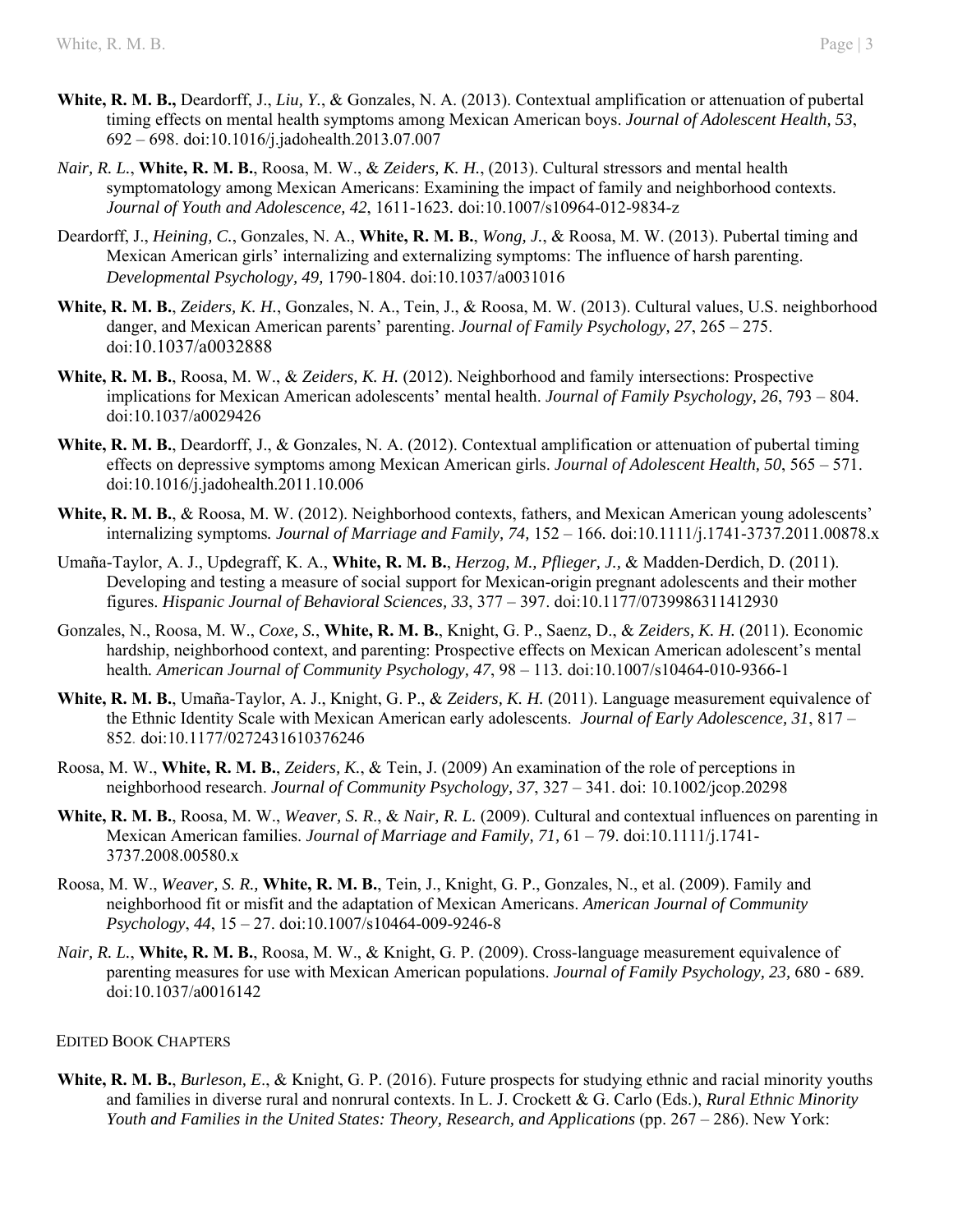#### Springer.

- **White, R. M. B.**, Knight, G. P., & Roosa, M. W. (2015). Using culturally informed theory to study Mexican American children and families. In Y. M. Caldera & E. W. Lindsey (Eds.), *Mexican American Children and Families: Multidisciplinary Perspectives* (27 – 43). New York: Routledge.
- Baldwin, M. B., & **White, R. M. B.** (2010). Workplace accommodations that work for persons with mental illness. In K. Williams-Whitt & D. G. Taras (Eds.), *Perspectives on Disability and Accommodation* (pp. 115 – 131)*,* National Institute of Disability Management and Research, Victoria, BC.

#### INVITED ENCYCLOPEDIA ENTRIES

Roosa, M. W., & **White, R. M. B.** (2014). Neighborhood Effects. In A. C. Michalos (Ed.), *Encyclopedia of Quality of Life and Well-Being Research*, 4328 – 4331. Springer, Dordrecht, Netherlands. doi: 10.1007/978-94-007-0753- 5

## WORK IN PROGRESS

- *Gaias, L. M.*, Lindstrom Johnson, S., **White, R. M. B.**, Pettigrew, J., & Dumka, L. (under review). *Positive school climate as a moderator of violence exposure for Colombian adolescents.*
- Romero, A., **White, R. M. B.**, Moreno, X, & Rodas, Y. (under review). *Understanding resilience of Mexican Descent youth in a low-income neighborhood: Examining family and neighborhood factors*.
- *Pasco, M. C.*, & **White, R. M. B.** (under review). *A multi-method approach to examining Mexican-origin Adolescents' use of ethnic-racial labels in neighborhood contexts*.

## **PRESENTATIONS**

- INVITED PROGRAMS AT NATIONAL/INTERNATIONAL CONFERENCES
- **White, R. M. B.** (2017). *The New Americans: Child Development and the Changing Demography of the United States*. Panelist (with Dr. Sandra Graham from UCLA and Dr. Vivian Tseng from William T. Grant Foundation and moderated by Cynthia García Coll). 2017 Society for Research in Child Development Biennial Meeting Invited Program, Austin, TX (April 8).
- **White, R. M. B.** (2016). *Looking ahead: Updating the map for a changing territory*. Panelist (with Dr. Nancy Gonzales from Arizona State University and Dr. Velma McBride Murry from Vanderbilt University) at the 20<sup>th</sup> Anniversary of García Coll and Colleagues' (1996) An Integrative Model for the Study of Developmental Competencies in Minority Children: Looking Back & Looking Forward, International Meeting hosted by the Latino Resilience Enterprise at Arizona State University, Tempe (February 5, 2016).

#### INVITED PRESENTATIONS AT NATIONAL/INTERNATIONAL CONFERENCES

- **White, R. M. B.** (2017). *Neighborhood methods and developmental science: Conversations on the state-of-the-art.*  Invited Panelists (with Christopher Browning, Dawn Witherspoon, & Tama Leventhal) for SRCD Conversation Roundtable, The 2017 Society for Research in Child Development Biennial Meeting, Austin, TX (April 7).
- **White, R. M. B.** (2013). *A Culturally Distinguished and Contextually Relevant Look at Mexican Origin Fathers' Stress and Parenting*. Invited Speaker for the National Council on Family Relations' Men in Families Focus Group (November 7).
- **White, R. M. B.** (2012). *Conducting Research with Mexican American Youth and Families*. Invited Speaker for the Ethnic Minorities section of the National Council on Family Relations: Latino/a Research Focus Group, Phoenix, AZ (November 1).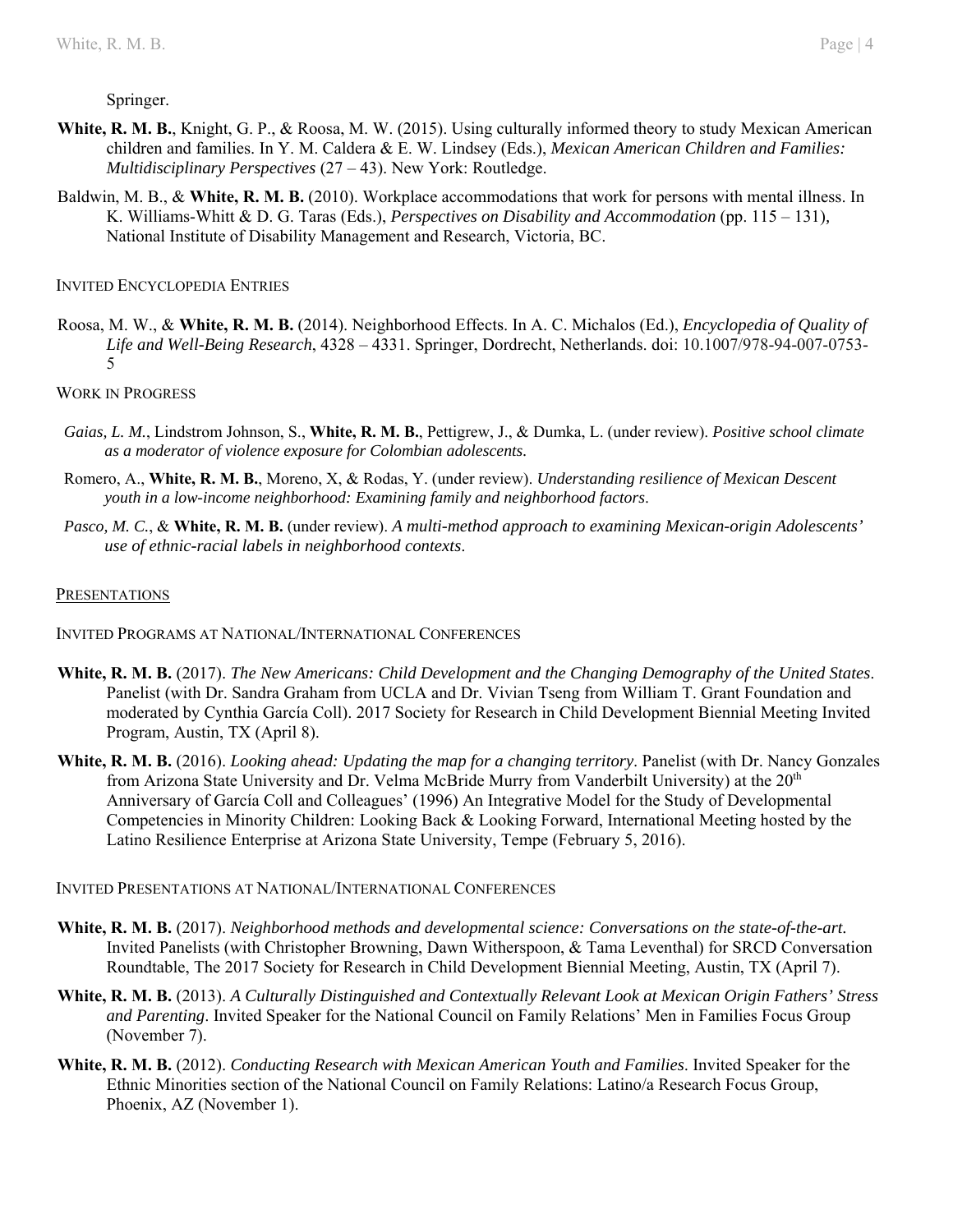## INVITED DISCUSSANT OF REFEREED SESSIONS AT NATIONAL/INTERNATIONAL CONFERENCES

- **White, R. M. B.** (2018). Using Mixed-Methods to Study Ethnic-Racial Minoritized Youth in Neighborhood Contexts (Discussant). The 2018 Society for Research on Adolescence Biennial Meeting, Minneapolis, MN (April 13).
- **White, R. M. B.** (2016). Cultural Risk and Resilience Processes in Latino Families across Multiple Contexts in the United States (Discussant). The 2016 Society for Research on Adolescence Biennial Meeting, Baltimore, MD (March 31).
- **White, R. M. B.** (2014). Parenting in the Context of Socioeconomic Disadvantage in Mexican American Families Across Developmental Periods (Discussant). The 2014 Society for Research on Child Development Special Topic Meeting: New Conceptualizations in the Study of Parenting-At-Risk, San Diego, CA (Nov  $13 - 15$ ).

#### INVITED LECTURES

- White, R. M. B. (2018). Society for Research in Child Development Tri-Caucus Webinar Series on Partnerships and Collaborations. The Society for Research in Child Development Black Caucus.
- **White, R. M. B.** (2017). Neighborhood Effects Research: New Approaches for a Changing America. Pamela Turbeville Speaker Series 2016 – 2017. Frances McClelland Institute for Children, Youth, and Families, University of Arizona, Tucson.
- **White, R. M. B.** (2017). U.S. Mexican Adolescents' Mental Health and Adjustment in the Context of Residential Segregation. College of Liberal Arts and Sciences Faculty Cross-talk on Mental Health, Arizona State University, Tempe.

#### REFEREED CHAIRED SESSIONS AT NATIONAL AND INTERNATIONAL CONFERENCES

- **White, R. M. B.**, & *Zeiders, K. H.* (2014). Cultural Values and Youth Adjustment: Longitudinal Examinations of Mediating Processes and Moderating Factors. Paper Discussion Symposium Co-chair at the 2014 Society for Research on Adolescence Biennial Meeting, Austin, TX (March  $20 - 22$ ).
- **White, R. M. B.**, & Gonzales, N. A. (2011). Longitudinal Examinations of Latino Adolescents' Bioecological Adjustment. Session co-chaired at the Biennial Meeting of the Society for Research on Child Development, Montreal, Quebec, Canada (March 31 – April 2).
- **White, R. M. B.**, & Gonzales, N. A., (2010). Exploring the Roles of Fathers in Mexican American Families. Session co-chaired at the Biennial Meeting of the Society for Research on Adolescence, Philadelphia, PA (March 11 – 13).

REFEREED PAPERS & POSTERS PRESENTED AT NATIONAL/INTERNATIONAL CONFERENCES

- *Safa, M. D.,* **White, R. M. B.***, & Pasco, M.* (2018, July). *Assessment of biculturalism among U.S. Latinos.* Paper to be presented at the international congress of the International Association for Cross-Cultural Psychology, Guelph, ON, CA
- *Safa, M. D.,* **White, R. M. B.,** Knight, G. P., Eggum-Wilkens, N. D., Pasco, M., Gonzales, N. A., Tein, J-Y., & Causadias, J. (2018, July). *Family contextual effect on bicultural competence development among Mexican American youth.* In *M.D. Safa* (Chair), Development of biculturalism in context. Paper symposium to be conducted at the international congress of the International Association for Cross-Cultural Psychology, Guelph, ON, CA.
- *Pasco, M. C., Walker K.\*,* **White, R. M. B.,** *Safa, M. D.* (2018, July). *Assessing neighborhood environmental and cultural features using observational methods*. Poster presented at the meeting of the American Psychological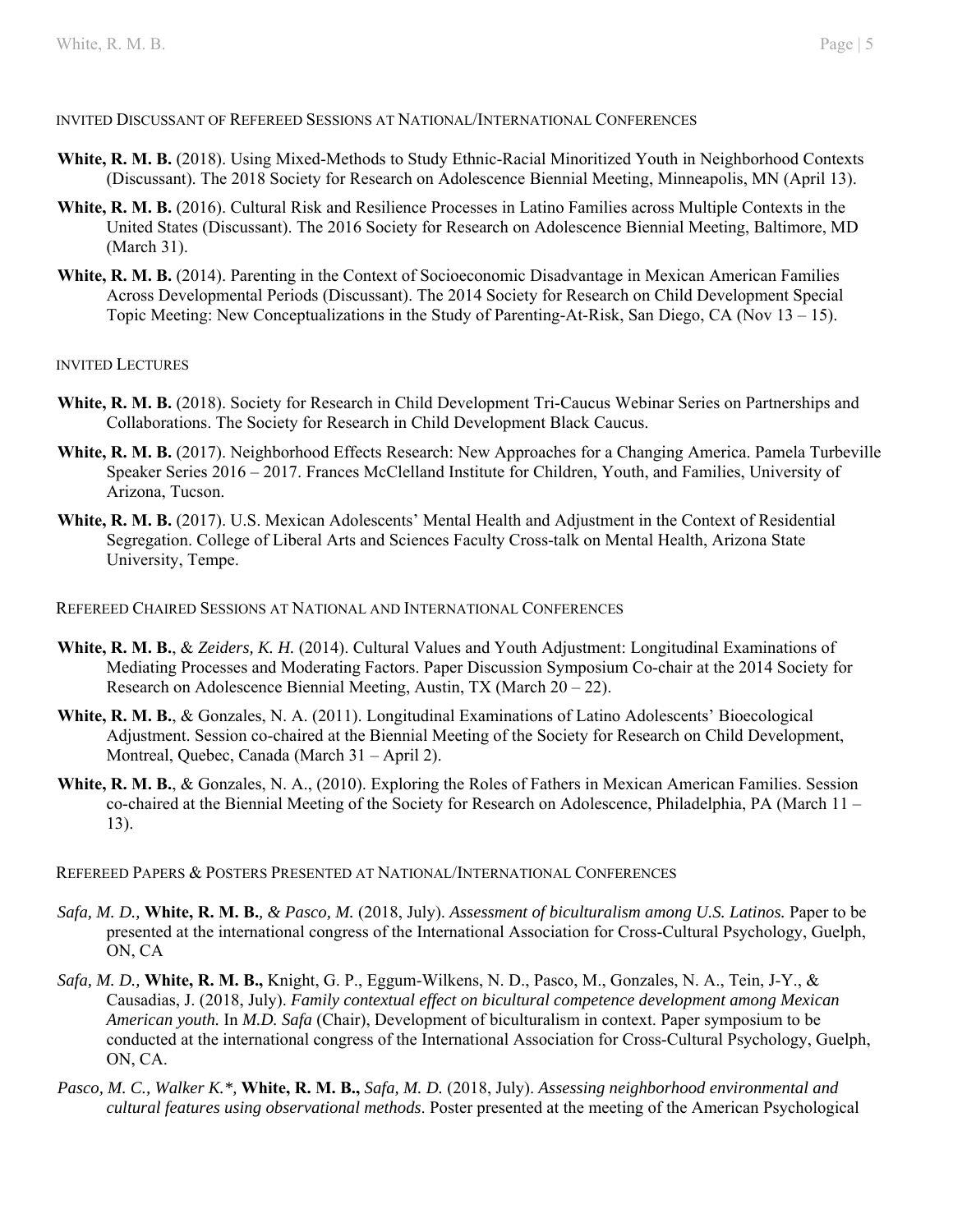Association Division 45, Austin, TX, U.S.

- *Safa, M. D.,* **White, R. M. B.**, & Pasco, M. (2018, July). Family acculturative stress and ethnic socialization effects on biculturalism development. In S. Hussain (Chair), *Individual/contextual influences on the identity development of bicultural youth.* Paper symposium conducted at the meeting of the American Psychological Association Division 45, Austin, TX, U.S.
- Roche, K., Vaquera, E., **White, R. M. B.**, & Rivera, M. I. (2018). Impacts of Anti-immigrant Actions and News on the Psychological Distress of U.S. Latino Parents Raising Adolescents. Paper presented at the 2018 American Sociological Society Annual Meeting, Philadelphia, PA (August 14).
- *Safa, M. D.*, **White, R. M. B.**, & *Pasco, M. C.* (2018). Biculturalism beyond dual-cultural orientations among Latinos in the U.S.: Conceptual, developmental, and theoretical implications. Poster presented at the 2018 Society for Research on Adolescence Biennial Meeting, Minneapolis, MN (April 13).
- *Pasco, M. C.*, **White, R. M. B.,** & *Safa, D.* (2018). A multi-method approach to examining Mexican-origin Adolescents' use of ethnic-racial labels in neighborhood contexts. Paper presented at the 2018 Society for Research on Adolescence Biennial Meeting, Minneapolis, MN (April 13).
- Roche, K. M., Lambert, S. F., Little, T. D., Calzada, E. J., Schulenberg, J., & **White, R. M. B.** (2018). A latent profile analysis of parent monitoring and parent-child conflict in Latino immigrant families: Impacts on youth adjustment. Poster presented at the 2018 Society for Research on Adolescence Biennial Meeting, Minneapolis, MN (April 13).
- *Safa, M. D.*, **White, R. M. B.**, *Pasco*, *M.*, Knight, G. P., Gonzales, N. A., Tein, J.-Y., & Causadias, J. M. (2017). Contextual qualification of the association between biculturalism and adjustment among Mexican-American Youth. Paper presented at the 9<sup>th</sup> Regional Meeting of the International Association of Cross-Cultural Psychology. Warsaw, Poland (July).
- *Burleson, E.*, **White, R. M. B.**, *Pasco, M*,. *Rush, S.*\*, & *Smith, B.* (2017). Neighborhood diversity indices: Implications for studying adolescent development in neighborhoods. Poster presented at the 2017 Society for Research in Child Development Biennial Meeting, Austin, TX (April 7).
- *Burleson, E.*, & **White, R. M. B.** (2017). Neighborhood ethnic concentration and Mexican-origin adolescents' adjustment in T. Leventhal (Session Chair), *Latino Immigrant Children's Development in Family and Neighborhood Contexts*. Paper presented at the 2017 Society for Research in Child Development Biennial Meeting, Austin, TX (April 6).
- *Pasco, M.,* **White, R. M. B.**, Knight, G. P., Gonzales, N. A., Tein, J.-Y., *Burleson*, *E.*, Safa, D. M. (2017). A latent profile analysis of the cultural contexts of Mexican-Origin adolescents' niches*.* Poster presented at the 2017 Society for Research in Child Development Biennial Meeting, Austin, TX (April 6)
- **White, R. M. B.,** Burleson, E., Pasco, M., Knight, G. P., & Gonzales, N. A. (2016). Mexican origin parents' harsh parenting with adolescents living in dangerous neighborhoods: Stress process or cultural adaptation? Paper presented at the 2016 Society for Research on Adolescence Biennial Meeting, Baltimore, MD (April 2).
- **White, R. M. B.,** Burleson, E., Pasco, M., & Nair, R. L. (2016). Ethnic and Racial Minority Adolescent Development in Neighborhood Contexts in D. Witherspoon (Session Chair), *Residential Neighborhood to Activity Spaces: Multiple Methods to Assess Neighborhood Influences on Diverse Youth's Development.* Paper presented at the 2016 Society for Research on Adolescence Biennial Meeting, Baltimore, MD (April 1).
- **White, R. M. B.,** Liu, Y., Gonzales, N. A., Knight, G. P., & Tein, J.-Y. (2016). Using Person-centered Measurement and Multi-level Analyses to Understand Influences of Mexican-origin Fathers on their Adolescents in K. Roche (Session Chair), *Applying Innovative Analytic Methods to Advance Knowledge About Parenting Impacts on Adolescent Adjustment.* Paper presented at the 2016 Society for Research on Adolescence Biennial Meeting, Baltimore, MD (March 31).
- **White, R. M. B.**, Jensen, M., Gonzales, N. A., Knight, G. P., & Tein, J.-Y. (2015). Neighborhood Ethnic Concentration and Substance Use among Mexican origin Adolescents: A Look at the Barrio—Enclave Discrepancy. In A.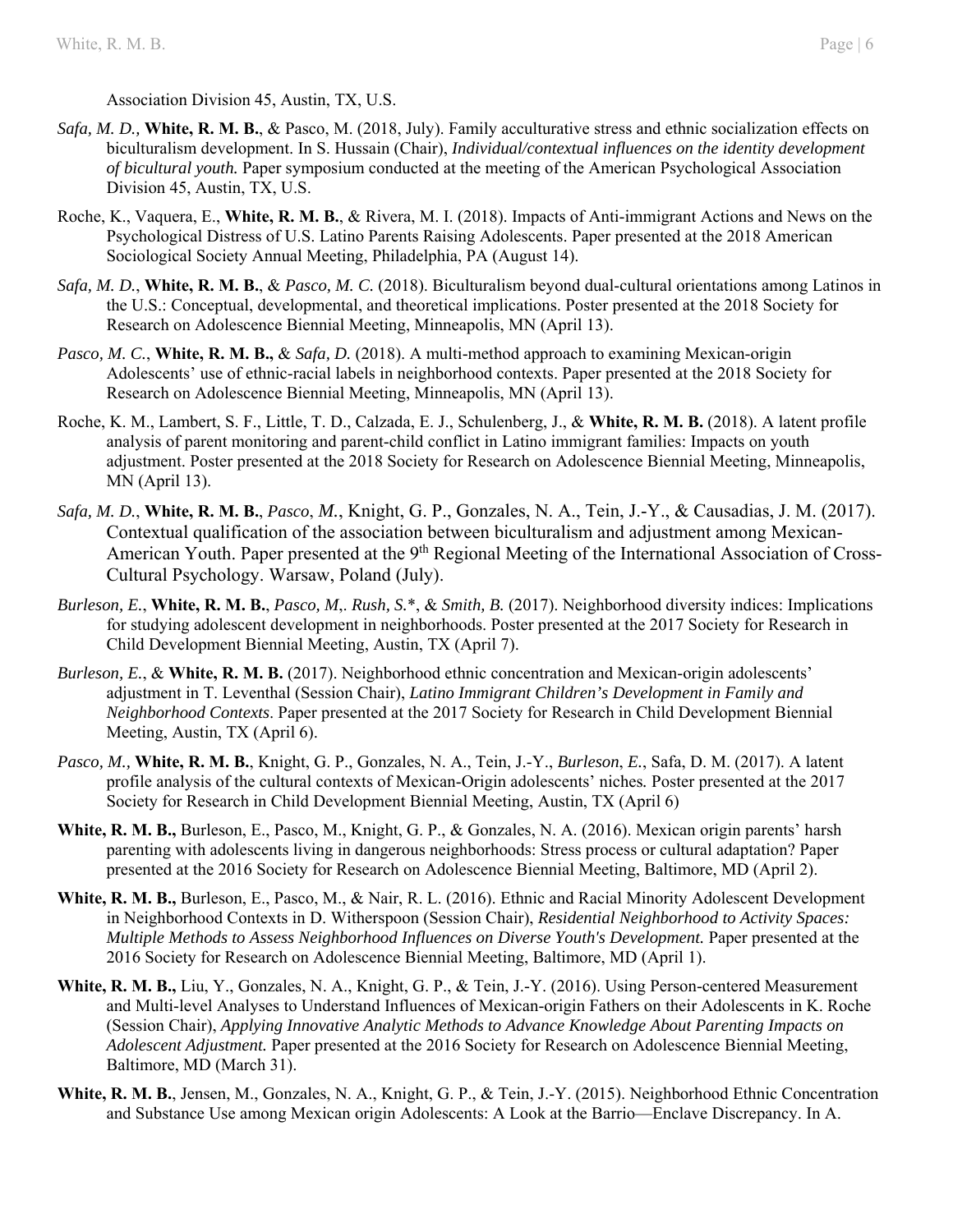Guyer & C. Lee (Session Chairs), *Empirical Tests of Neighborhoods to Neurons in the Development of Risky Behaviors among Mexican-origin Adolescents*. Paper Presented at the 2015 Society for Research in Child Development Biennial Meeting, Philadelphia, PA (March 21)

- **White, R. M. B.**, Knight, G. P., Jensen, M., Gonzales, N. A., & Tein, J.-Y. (2015). Neighborhood Ethnic Concentration and Parent Ethnic Socialization Effects on Mexican-origin Youths' Ethnic Identity Development. In *Community Stressors and Supports in Latino and Latin American Contexts*. Paper Presented at the 2015 Society for Research in Child Development Biennial Meeting, Philadelphia, PA (March 21).
- Carlo, G., **White, R. M. B.,** Streit, C., Zeiders, K. H., & Knight, G. P. (2015). Longitudinal relations among parenting styles, prosocial behaviors, and academic achievement in Mexican American youth. Poster presented at the 2015 Society for Research in Child Development Biennial Meeting, Philadelphia, PA (March 19)
- **White, R. M. B.**, Updegraff, K. A., Umaña-Taylor, A. J., *Zeiders, K. H.*, Perez-Brena, N., & *Burleson, L.* (2014). Mexican-origin Youth's Cultural Trajectories in Community and Family Contexts. In *Adolescent Well-being in Diverse Cultural Contexts* paper session. Paper presented at the 2014 National Council on Family Relations Annual Conference, Baltimore, MD (November 20).
- **White, R. M. B.**, Zeiders, K. H., Nair, R. L., Roosa, M. W., Knight, G. P., Tein, J.-Y., Gonzales, N. A. (2014). Exploring the Enclave Paradox: Neighborhood Ethnic Concentration and Mexican American Adolescent Trajectories of Discrimination. In K. Roche, *Specifying Neighborhood Conditions that Matter for Adolescent Mental Health and Well-being*. Paper session conducted at the 2014 Society for Research on Adolescence Biennial Meeting, Austin, TX (March 22).
- **White, R. M. B.,** Liu, Y., Nair, R. L., Tein, J.-Y. (2014). Culturally Distinguished and Contextually Relevant Family Stress Model Effects. In R. M. B. White & K. H. Zeiders, *Cultural Values and Youth Adjustment: Longitudinal Examinations of Mediating processes and Moderating Factors.* Paper discussion symposium conducted at the 2014 Society for Research on Adolescence Biennial Meeting, Austin, TX (March 22).
- **White, R. M. B.**, Liu, Y., Nair, R. L., Tein, J.-Y., Gonzales, N. A., Knight, G. P., & Roosa, M. W. (2013). *Neighborhood, Economic, and Mexican American Family Intersections*. In M. Bamaca-Gomez, *Latino Family Relations and Parenting Processes*. Paper symposium conducted at the 2013 National Council on Family Relations Annual Conference, San Antonio, TX (November 8).
- **White, R. M. B.**, Deardorff, J., *Liu, Y.*, & Gonzales, N. A. (2013). *Contextual Amplification or Attenuation of Pubertal Timing Effects on Mental Health Symptoms among Mexican American Boys.* In J. Deardorff, *Contextual Amplification During Puberty and Beyond: Longitudinal Examinations of Context and Emotional and Behavioral Outcomes*. Paper symposium conducted at the Biennial Meeting of the Society for Research on Child Development, Seattle, WA (April 19).
- **White, R. M. B.**, *Zeiders, K. H.*, Gonzales, N. A., Tein, J-Y., Roosa, M. W., & Knight, G. P. (2012). *A Person-Centered Approach to Socialization among Mexican American Families*. Paper presented at the 74<sup>th</sup> National Council on Family Relations Annual Conference, Phoenix, AZ (November 3).
- **White, R. M. B.**, Gonzales, N. A., Knight, G. P., & Roosa, M. W. (2012). *Neighborhood Context and Mexican American Adolescents' Mental Health and Risk of Drug and Alcohol Use*. Paper presented at the 12<sup>th</sup> Annual International Conference of the National Hispanic Science Network, San Diego, CA (September 28).
- **White, R. M. B.**, Roosa, M. W., *Zeiders, K. H.*, Gonzales, N. G., Knight, G. P., & Tein, J-Y (2012). *Neighborhood Risk, Parenting and Adolescent Internalizing: The protective role of Mexican American mothers' cultural beliefs*. Paper presented at the 14<sup>th</sup> Society for Research on Adolescence Biennial Meeting, Vancouver, BC, Canada (March 9).
- Tein, J-Y, Knight, G. P., Roosa, M. W., *Zeiders, K. H.*, **White, R. M. B.**, & Millsap, R. (2012). *Testing Measurement Equivalence and Stability in Longitudinal Data*. Poster presented at the Society for Research in Child Development Special Topics Meeting: Developmental Methodology, Tampa, FL (February).
- **White, R. M. B.**, *Zeiders, K. H.*, Gonzales, N. A., Tein, J., & Roosa, M. W. (2011). *Neighborhood variability of Mexican origin parents' parenting styles*. Poster presented at the 73<sup>rd</sup> National Council on Family Relations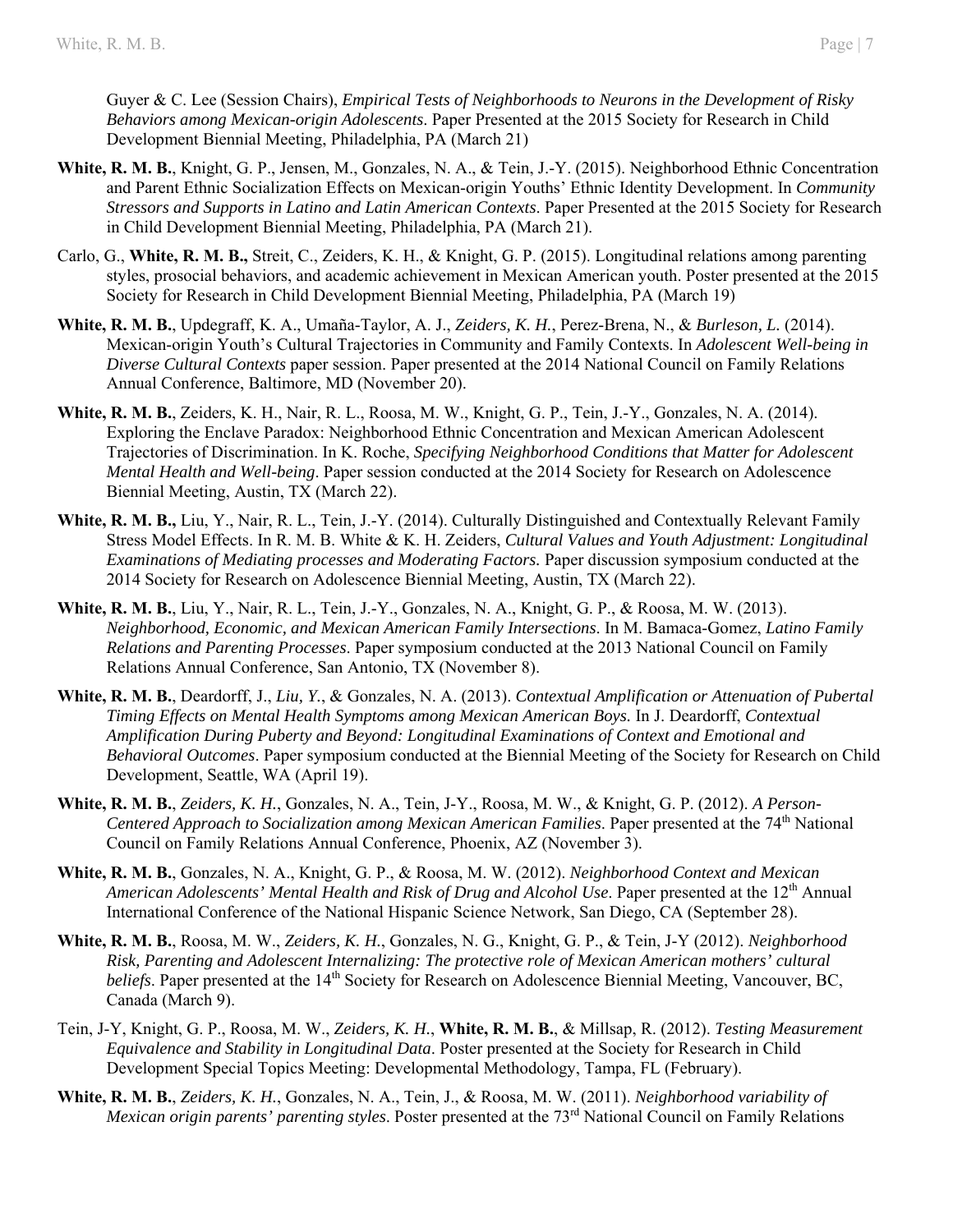Annual Conference, Orlando, FL (November 17).

- **White, R. M. B.**, Deardorff, J., Gonzales, N. A., Roosa, M. W., Knight, G. P., & Tein, J. (2011). Early puberty and Mexican American girls' depressive symptoms: The influence of neighborhood context. In R. M. B. White & N. A. Gonzales, *Longitudinal Examinations of Latino Adolescents' Bioecological Adjustment*. Symposium conducted at the Biennial Meeting of the Society for Research on Child Development, Montreal, Quebec, Canada (March 31).
- Deardorff, J., *Cham, H.*, Gonzales, N. A., **White, R. M. B.**, Tein, J., *Wong, J.*, Roosa, M. W., & Knight, G. P. (2011). Early puberty and Mexican American girls' internalizing and externalizing symptoms: The influence of parenting behaviors. In R. M. B. White & N. A. Gonzales, *Longitudinal Examinations of Latino Adolescents' Bioecological Adjustment*. Symposium conducted at the Biennial Meeting of the Society for Research on Child Development, Montreal, Quebec, Canada (March 31).
- Roosa, M. W., *Zeiders, K. H.*, **White, R. M. B.**, *Nair, R. L.*, *Vargas, D. A.*, Gonzales, N. A., Knight, G. P., & Tein, J. (April, 2011). *Trajectories of discrimination from late childhood to early adolescence in Mexican American youth*. Poster session presented at the Biennial Meeting of the Society for Research on Child Development, Montreal, Quebec, Canada (April 2).
- Umaña-Taylor, A. J., Updegraff, K. A., **White, R. M. B.**, Herzog, M. Pflieger, J., Madden-Derdich, D. (2010) *Examining the psychometric properties of a measure of social support for Mexican-origin teen mothers and their mother figures*. Paper presented at the Annual Meeting of the National Council on Family Relations, Minneapolis, MN (November).
- **White, R. M. B.**, Roosa, M. W., Gonzales, N. A., Knight, G. P., (2010). Neighborhood contexts, fathering, and Mexican American early adolescents' internalizing problems. In R. M. B. White & N. A. Gonzales, *Exploring the Roles of Fathers in Mexican American Families*. Symposium conducted at the Biennial Meeting of the Society for Research on Adolescence, Philadelphia, PA (March 13).
- Weaver, S. R., Barile, J., Roosa, M. W., **White, R. M. B.**, Tein, J., Knight, G. P., Gonzales, N., & Saenz, D. (2009). *Exploring mediators of family and neighborhood misfit and the mental health outcomes of Mexican American youth*. Poster session presented at the 17<sup>th</sup> Annual Meeting of the Society for Prevention Research, Washington, DC (May).
- **White, R. M. B.**, Umaña-Taylor, A., Knight, G. P., & *Zeiders, K. H.* (2009). *Language measurement equivalence of the Ethnic Identity Scale with Mexican American early adolescents.* Poster presented at the Biennial Meeting of the Society for Research on Child Development, Denver, CO (April 3).
- Roosa, M. W., *Weaver, S. R.*, **White, R. M. B.**, Tein, J. Y., Knight, G. P., et al. (2009). Family and neighborhood fit or misfit and the adaptation of Mexican Americans. Paper presented at the Biennial Meeting of the Society for Research in Child Development, Denver, CO (April).
- **White, R. M. B.**, Roosa, M. W., *Nair, R. L.*, *Zeiders, K. H.*, Gonzales, N. A., et al. (2008). *The importance of context in understanding mental health outcomes among Mexican American adolescent.* Paper presented at the 136<sup>th</sup> American Public Health Association Annual Meeting and Exposition, San Diego, CA (October).
- *Nair, R. L.*, Roosa, M. W., **White, R. M. B.**, *Zeiders, K. H.*, Knight, G. P., et al. (2008). *Cultural stressors, support, and psychopathology among Mexican American adolescents: A prospective mediated moderation model*. Poster presented at the 136th American Public Health Association Annual Meeting and Exposition, San Diego, CA (October).
- *Zeiders, K. H.,* Roosa, M. W., *Nair, R. L.*, **White, R. M. B.**, Gonzales, N. A., et al. (2008). *Comorbidity of obesity and depression: A longitudinal examination among Mexican American adolescents.* Paper presented at the 136<sup>th</sup> American Public Health Association Annual Meeting and Exposition, San Diego, CA (October).
- Nair, R. L., Roosa, M. W., **White, R. M. B.**, Zeiders, K., Knight, G. P., Gonzales, N. A., et al. (2008). *Profiles of risk among Mexican American families.* Poster presented at the Annual Meeting of the Society for Research on Adolescence, Chicago, IL (March).
- Zeiders, K., Roosa, M. W., **White, R. M. B.**, Nair, R. L., Burrell, G. L., Knight, G. P., et al. (2008). *Overweight status*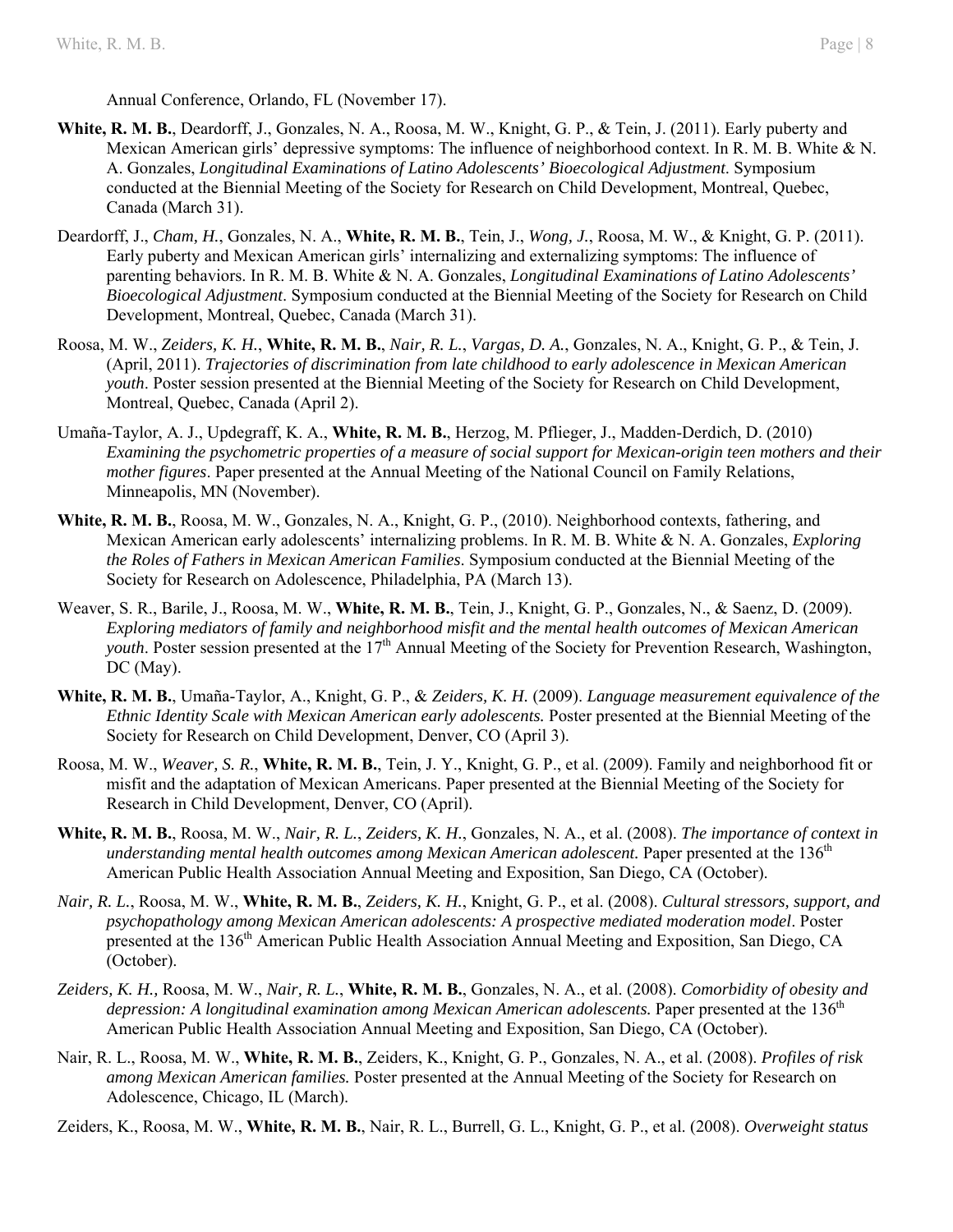*and depression: Associations among Mexican American adolescents.* Poster presented at the Annual Meeting of the Society for Research on Adolescence, Chicago, IL (March).

- **White, R. M. B.**, Roosa, M. W., Gonzales, N. A., Knight, G. P., Saenz, D., Nair, R. L., et al. (2008). *Neighborhood contexts and Mexican American adolescent internalizing disorders.* Poster presented at the Annual Meeting of the Society for Research on Adolescence, Chicago, IL (March).
- Nair, R. L., **White, R. M. B.**, Roosa, M. W., Saenz, D., Knight, G. P., Zeiders, K., et al. (2007). *Variations of risk and resilience for depression among Mexican-origin parents.* Poster presented at the American Public Health Association Annual Meeting and Exposition, Washington, DC (November).
- **White, R. M. B.**, Roosa, M. W., Weaver, S. R., Nair, R. L., Gonzales, N., Knight, G. P., et al. (2006). *Mexican American parenting and distress in disadvantaged neighborhoods and contexts.* Paper presented at the National Council on Family Relations 68<sup>th</sup> Annual Conference, Minneapolis, MN (November).
- Nair, R. L., Roosa, M. W., **White, R. M. B.**, Gonzales, N., Knight, G. P., & Saenz, D. (2006). *Mexican-American fathers' gender role beliefs and child outcomes.* Poster presented at the National Council on Family Relations 68th Annual Conference, Minneapolis, MN (November).
- **White, R. M. B.**, Saenz, D., Roosa, M. W., Gonzales, N., Knight, G. P., & Nair, R. L. (2006). *Variations of risk and resilience for mental illness among Mexican American youths.* Paper presented at the American Public Health Association 134th Annual Meeting & Exposition: Public Health and Human Rights, Boston, MA (November).
- Deng, S., Roosa, M. W., Lockhart Burrell, G., & **White, R. M. B.** (2006). *The moderating effect of teacher attachment on the relationship between delinquent peers and adolescent behavior problems.* Poster presented at the Society for Research on Adolescence 11th Biennial Meeting, San Francisco, CA (March).
- **White, R. M. B.**, Rimsza, M. E. (2005). *Preventability of Child Deaths in an American Indian Population.* Poster presented at the Pediatric Academic Society Annual Meeting, Washington, DC.
- **White, R. M. B.**, Tann, S., & Cini, S. (2004). *Urban American Indian Perspectives on Mental Health and Illness.* Poster presented at the American Public Health Association 132nd Annual Meeting and Exposition: Public Health and the Environment, Washington, DC (November).
- Baldwin, M. L., & **White, R. M. B.** (2004). *The process of competitive employment for persons with serious mental illness.* Poster presented at the AcademyHealth 2004 Annual Research Meeting, San Diego, CA.
- Baldwin, M. L., & **White, R. M. B.** (2003). *The process of competitive employment for persons with serious mental disorders.* Poster presented at the Arizona Public Health Association 75th Annual Meeting, Phoenix, AZ.

#### ALL SPONSORED RESEARCH ACTIVITY

EXTERNALLY FUNDED RESEARCH (CURRENT)

- Witherspoon, D. P. (50%), & **White, R. M. B.** (Co-PI, 50%). *Place-based Research to Understand Youth Development: Integrating Culturally-Informed and Dynamic Models*. National Science Foundation (\$35K). July 2018 – June 2019
- **White, R. M. B.** (PI, 40%), Tein, J.-Y. (15%), Gonzales, N. A. (25%), Knight, G. P. (5%), & Causadias, J. (15%). *U.S. Mexicans' Pathways to Character.* Pathways to Character Project, John Templeton Foundation (\$225K), December 2017 – November 2019.
- Roche, K. M. (PI), Calzada, E. J., Lambert, S. F., Little, T. D., Schulenberg, J. E. & **White, R. M. B.** (Co-Is, listed alphabetically; 100% recognition on the ASU-sub award). *Linking Community and Family Characteristics to Adolescent Adjustment*. R0-1, NICHD, National Institutes of Health (\$2.8M), October 2017 – September 2022.
- Baldwin, M. (PI, 75%) & **White, R. M. B.** (Co-I, 25%). *Disclosure of Serious Mental Illness in the Workplace.* R0-1, NIMH, National Institutes of Health (\$2.1M). July 2017 – June 2021.
- **White, R. M. B.** (PI, 100%). *Mentoring and Career Development Fellowship: Integrating Knowledge on Residential*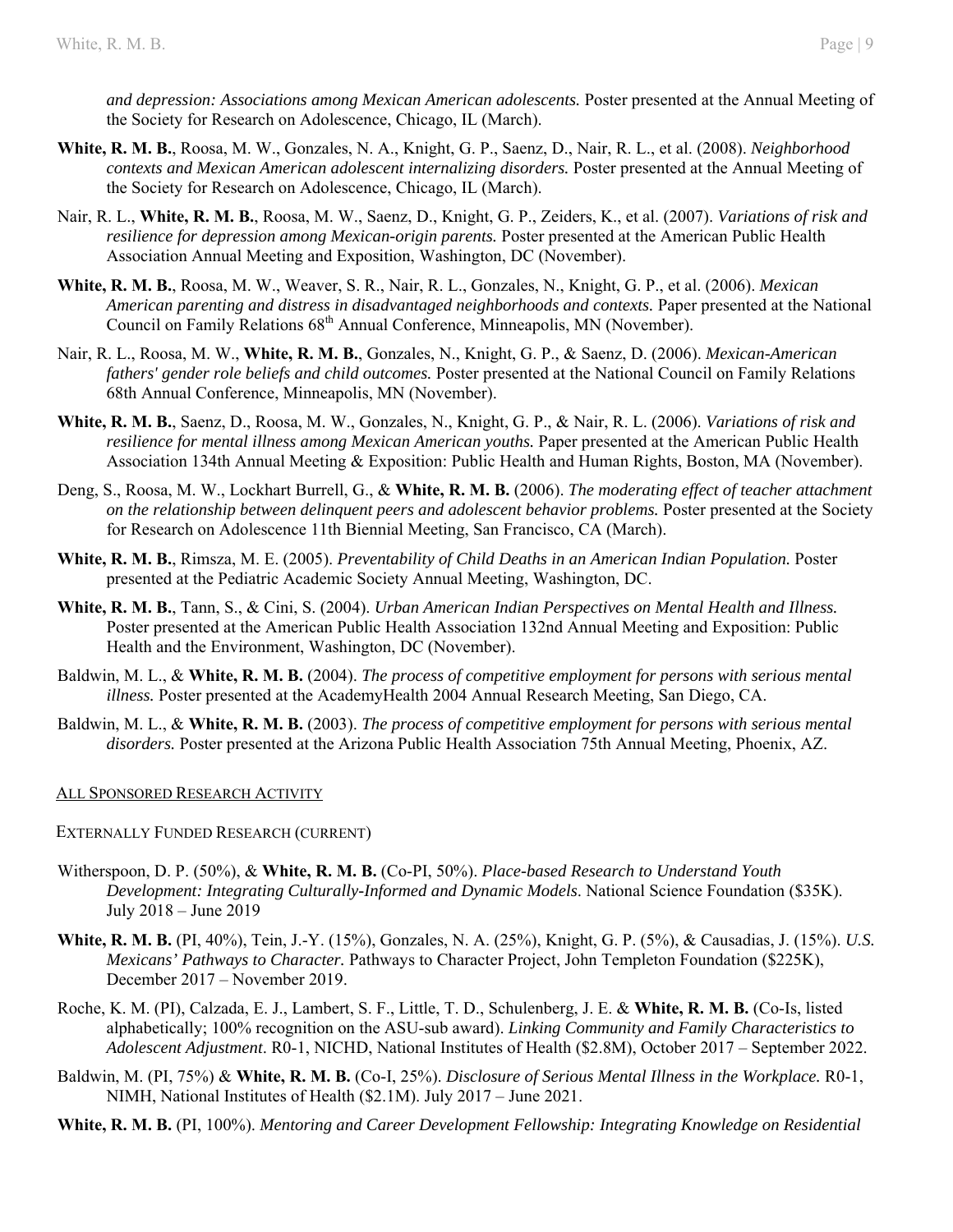*Segregation across Neighborhoods and Groups*. William T. Grant Foundation (\$60K), July 2016 – June 2019.

**White, R. M. B.** (PI, 100%). *A New Look at Neighborhood Ethnic Concentration: Implications for Mexican Origin Adolescents' Cultural Adaptation and Adjustment*. William T. Grant Foundation (\$350K), July 2014 – June 2019.

PREVIOUSLY FUNDED RESEARCH

- **White, R. M. B.** (PI, 100%). Bridging the *La Familia* Longitudinal Follow-up. Sanford School Seed Grant Funding (\$25K), July 1, 2015 – June 30, 2016.
- **White, R. M. B.** (PI, 100%). *Undergraduate Research on Latino Neighborhoods*. College of Liberal Arts and Sciences 2015 Undergraduate Summer Enrichment Program (\$2.7K), May 2015 – August 2015.
- **White, R. M. B.** (PI, 100%). *The Success in Latino Neighborhoods Project*. The Latino Resilience Enterprise and the T. Denny Sanford School of Social and Family Dynamics (\$1K), April 2012 – May 2013.

#### OTHER RESEARCH GRANT ACTIVITY

- Baldwin, M. L. (PI, 75%), & **White, R. M. B.** (Co-I, 25%). *Disclosure of Serious Mental Illness in the Workplace*. R01 Submitted to NIMH (\$2.9M), February 2016. Scored and revised.
- **White, R. M. B.** (ASU PI, 100%) subcontract on Roche, K. M. (PI). *Culturally Informed Pathways Linking Community and Family Characteristics to Latino Adolescent Problems in a New Immigrant Area*. R01 Submitted to NICHD (\$3.3M), February 2016. Scored and revised.
- Gonzales, N. A (Co-PI, 43%), Lemery-Chalfant, K. (Co-PI, 32%), Gonzalez, G. G. (Co-I, 5%), **White, R. M. B.** (Co-I, 10%); Knight, G. P. (Co-I, 0%), & Tein, J-Y (Co-I, 10%). *Developmental Gene-Culture Interplay in Mexican American Alcohol and Drug Abuse and Addiction.* R01 submitted to NIAAA (\$3.8M), October 2014. Scored.
- Gonzales, N. A (Co-PI, 40%), Lemery-Chalfant, K. (Co-PI, 35%); **White, R. M. B.** (Co-I, 10%); Tein, J-Y (Co-I, 10%); & Knight, G. P. (Co-I, 5%). *Developmental Gene-Culture Interplay in Mexican American Substance Use Disorders.* R01 submitted to NIDA (\$3.8M), March 2014. Revision of scored application. Scored.
- **White, R. M. B.** (PI, 85%), Simpkins, S. (Co-I, 5%), & Iida, M. (Co-I, 10%). *Neighborhood Ethnic Context and Mexican American Youth Health-Related Outcomes*. R03 submitted to NICHD (\$146K) November 2013. Scored.
- Baldwin, M. L., (PI, 60%), **White, R. M. B.** (Co-I, 20%), & Lederman. L (Co-I, 20%). *Pathways to Gainful Employment for Persons with Serious Mental Illness*. R01 submitted to NIMH (\$2.6M) November, 2013. Unscored.
- Gonzales, N. A (Co-PI, 40%), Lemery-Chalfant, K. (Co-PI, 35%); **White, R. M. B.** (Co-I, 10%); Tein, J-Y (Co-I, 10%); & Knight, G. P. (Co-I 5%). *Culture, Context, and Mexican American Mental Health*. R01 submitted to NIDA (\$3.8M) July 2013. Scored and revised.
- **White, R. M. B.** (PI, 85%), Simpkins, S. (Co-I, 10%), & Iida, M. (Co-I, 5%). *Neighborhood Ethnic Context and Mexican American Youth Health-Related Outcomes*. R03 submitted to NICHD (\$146K) February 2013. Scored and revised.
- Baldwin, M. L. (PI, 60%), **White, R. M. B.** (Co-I, 20%), & Lederman, L. (Co-I, 20%). *Pathways to Gainful Employment for Persons with Serious Mental Illness*. R01 submitted to NIMH (\$2.5M) February 2013. Unscored and revised.
- Baldwin, M. L., (PI, 75%) & **White, R. M. B.** (Co-I, 25%). *Competitive employment among persons with serious mental illness*. R01 submitted to NIMH (\$2.4M) February, 2011. Unscored.

#### **TEACHING EXPERIENCE**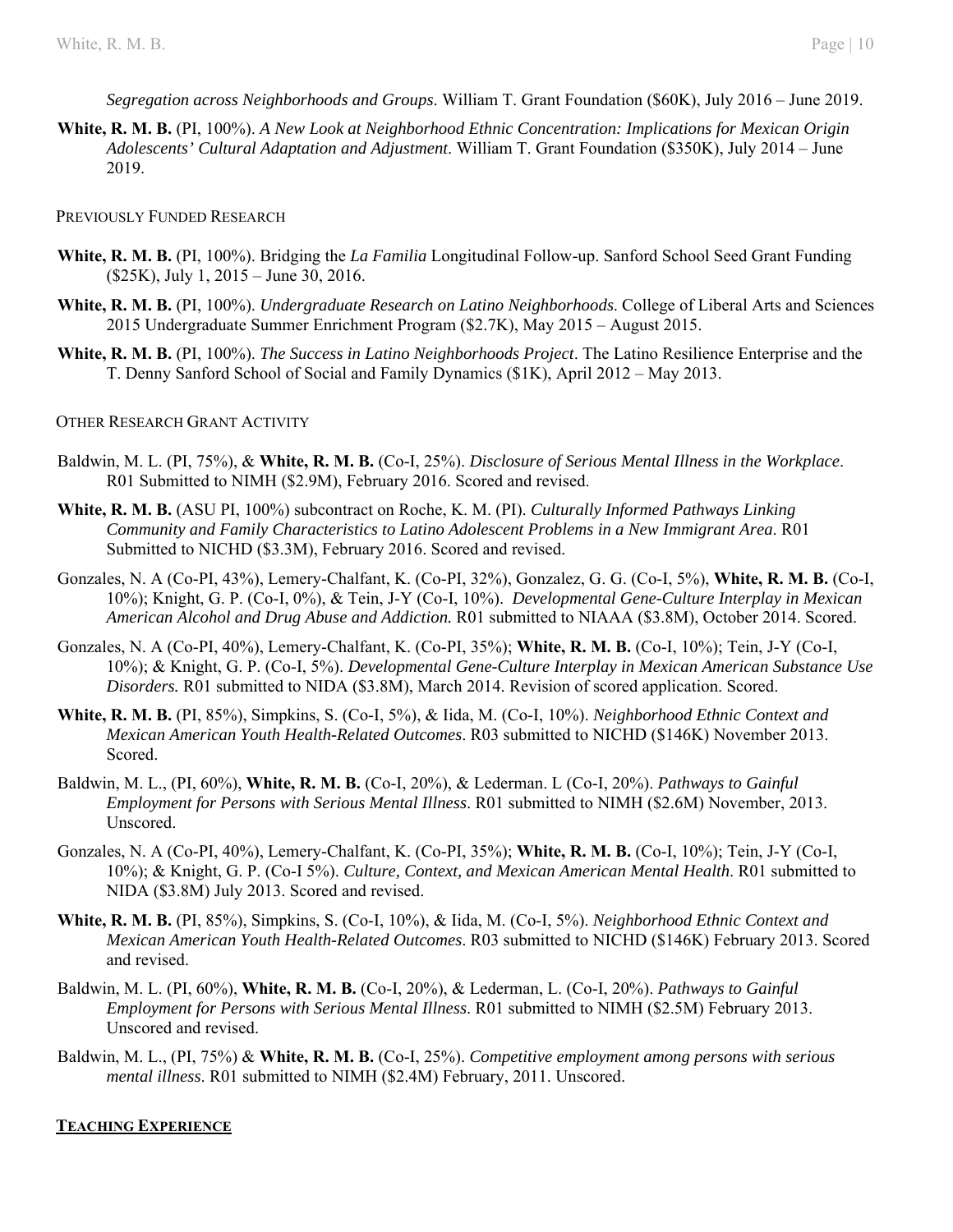## INVITED TEACHING LECTURES, TALKS, AND WORKSHOPS

- Invited Keynote, Learning and Engagement for Adjunct Development Conference (2018). *Getting Whiteness out of the Way of Student Success: A Personal Narrative of Teaching and Mentoring Diverse Students*. Maricopa Community College District, Glendale, AZ. March 23, 2018.
- Invited Workshop, Learning and Engagement for Adjunct Development Conference (2018). *Strategies to Reduce Bias in Teaching, Learning, and Engagement*. Maricopa Community College District, Glendale, AZ. March 23, 2018.
- Invited Panelist, Faculty Panel on Being an Activist Scholar with Brandon Yoo, Ersula Ore, and Stephen Wirkus (2018). Diversity and Inclusion Sciences Initiative Graduate Research Conference. Arizona State University, Tempe, February 2, 2018.

## COURSES TAUGHT

FAS 531 – Family Theories FAS 361– Research Methods (writing intensive) SOC 391 – Research Methods (writing intensive) HSM 584 – Internship HSM 575 – Health Policy Management & Evaluation HSM 561 – Biostatistics

## ENDORSED GRADUATE FACULTY CHAIR

Family & Human Development PhD program

#### ENDORSED GRADUATE FACULTY MEMBER

Family & Human Development PhD program Psychology PhD program

#### GRADUATE MENTORING – DOCTORAL LEVEL

#### DISSERTATION COMMITTEE CHAIR

## M. Dalal Safa, Family & Human Development (proposed Summer 2018)

#### DISSERTATION COMMITTEE MEMBER

| Larissa Gaias, Family & Human Development                 | 2018 |
|-----------------------------------------------------------|------|
| Casey Sechler, Family & Human Development                 | 2017 |
| Michaeline Jensen, Clinical Psychology                    | 2016 |
| Danyel A. Vargas Moosmann, PhD Family & Human Development | 2014 |

#### COMPREHENSIVE EXAM CHAIR

Michelle C. Pasco, Family & Human Development (proposed Summer 2018)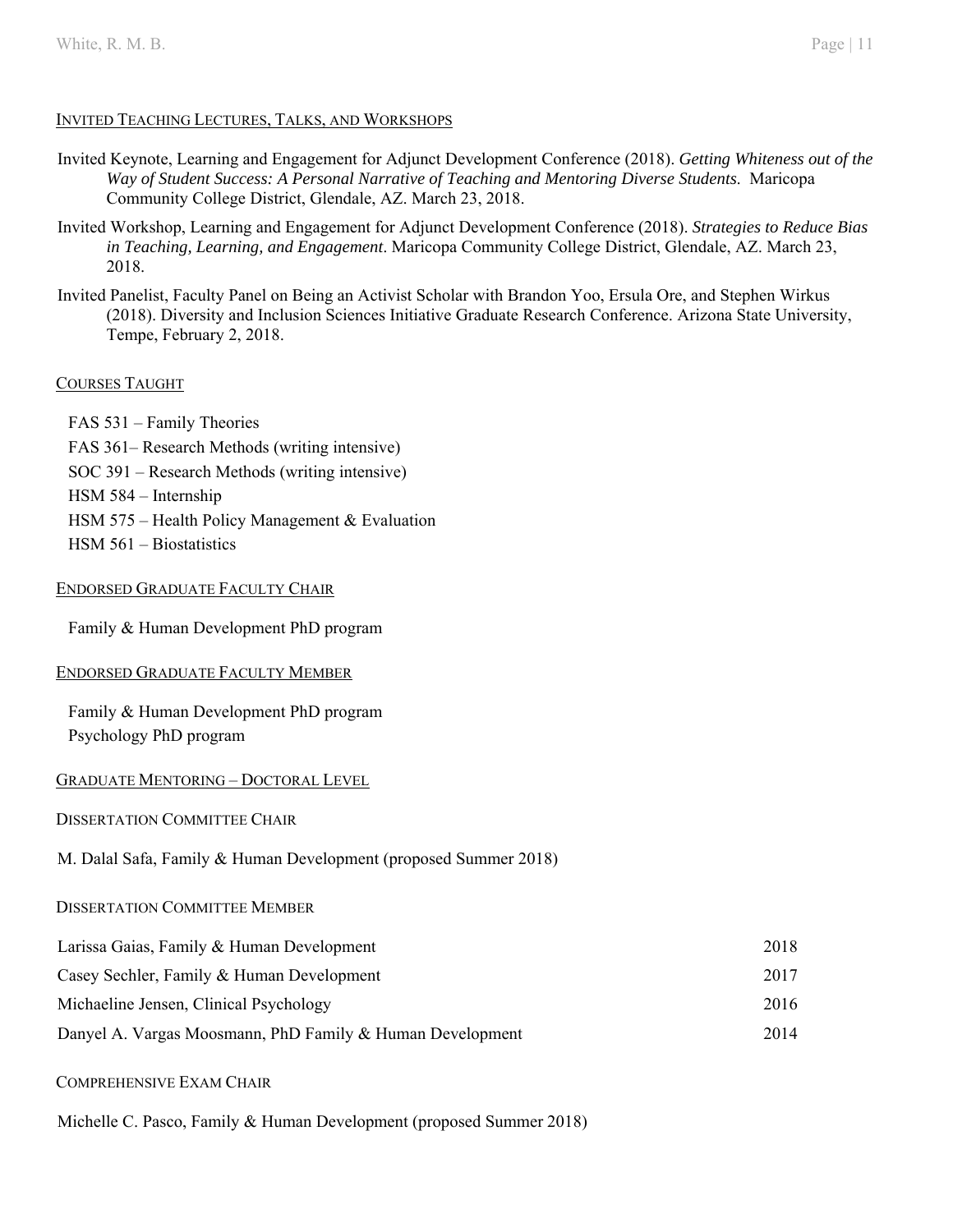## White, R. M. B. Page | 12

## COMPREHENSIVE EXAM COMMITTEE MEMBER

| Leena Bui, Clinical Psychology            |      |
|-------------------------------------------|------|
| Larissa Gaias, Family & Human Development | 2017 |
| Casey Sechler, Family & Human Development | 2014 |
| Chara Price, Family & Human Development   | 2014 |
| Michaeline Jensen, Clinical Psychology    | 2013 |
| Danyel Vargas, Family & Human Development | 2012 |

## GRADUATE MENTORING – MASTER'S LEVEL

## MASTER'S CHAIR

| Michelle C. Pasco, MS Family & Human Development                   | 2018 |
|--------------------------------------------------------------------|------|
| Elizabeth Burleson, MS Family & Human Development                  | 2017 |
| Mahdi Ali, MHSM, School of Health Management and Policy            | 2012 |
| Ralph Moreno, MHSM, School of Health Management and Policy         | 2012 |
| Megan Mulcahy, MHSM, School of Health Management and Policy        | 2012 |
| Amy Ma, MHSM, School of Health Management and Policy               | 2012 |
| Lauren Mazurski, MHSM, School of Health Management and Policy      | 2012 |
| Miguel Cruz, School of Health Management and Policy                | 2012 |
| Nicholas Vasquez, MD, MHSM, School of Health Management and Policy | 2011 |
| Emily Oake, MHSM, School of Health Management and Policy           | 2011 |
| Sean McGinty, MHSM, School of Health Management and Policy         | 2011 |
| Deepika Sidhu, MHSM, School of Health Management and Policy        | 2010 |
| Ellen Wienecke, MHSM, School of Health Management and Policy       | 2009 |
| <b>MASTER'S THESIS COMMITTEE MEMBER</b>                            |      |
| Karina Cahill, MS Family & Human Development (proposed Fall 2018)  |      |
| $Somb$ Cursi MC Clinical Davaholagy (muanoscal Suring 2019)        |      |

| Sarah Curci, MS Clinical Psychology (proposed Spring 2018) |      |
|------------------------------------------------------------|------|
| Leena Bui, MS Clinical Psychology                          | 2017 |
| Elizabeth Harvey, MS Family & Human Development            | 2014 |

## UNDERGRADUATE MENTORING

| HONORS THESIS COMMITTEE CHAIR                         |      |
|-------------------------------------------------------|------|
| Brinley Suppes, BS Communications, Minor in Sociology | 2013 |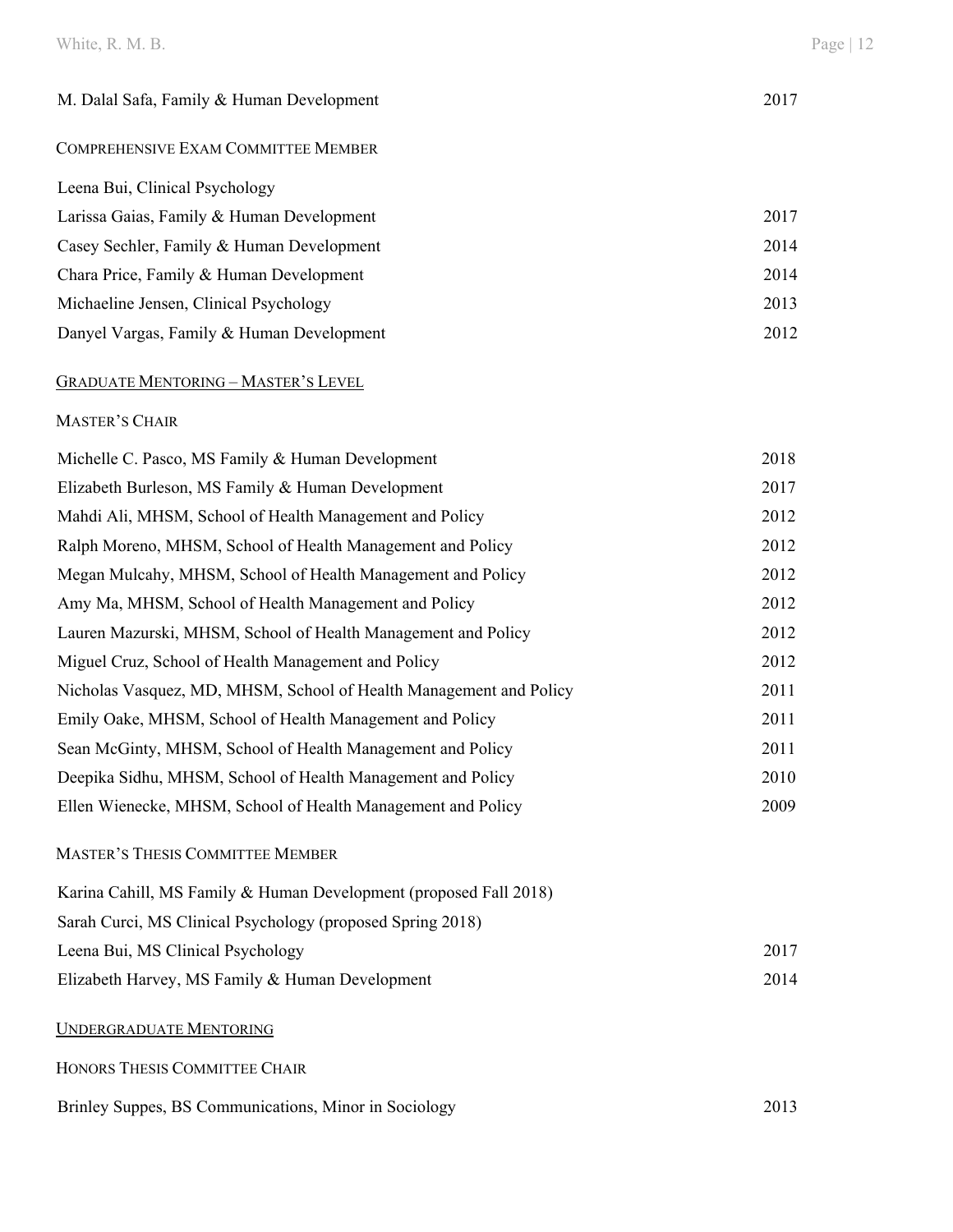## White, R. M. B. Page | 13

| Kamber Maine, BS Family & Human Development, Community Action Research Experiences<br>(CARE) Program Graduate | 2013          |
|---------------------------------------------------------------------------------------------------------------|---------------|
| Danith Ieng, BS Family & Human Development                                                                    | 2012          |
| HONORS THESIS COMMITTEE MEMBER                                                                                |               |
| Kira Olsen-Medina, BS, Sociology (anticipated 2019)                                                           |               |
| Helen Mitiku, BS, Biochemistry and Psychology                                                                 | 2018          |
| <b>UNDERGRADUATE RESEARCH ASSISTANTS IN MY LAB</b>                                                            |               |
| Omar Romandia, BS, Criminology                                                                                | $2016 - 2017$ |
| Kealie Walker, BS, Family & Human Development                                                                 | 2017          |
| Jazmine Borques, BS, Family & Human Development                                                               | 2017          |
| Sara Rush, BA, Psychology                                                                                     | 2017          |
| Melissa Delgado, BS Psychology & Family & Human Development                                                   | 2016          |
| Claudia Jimenez, BS Family & Human Development                                                                | 2014          |
| Luis Lopez, BS Psychology                                                                                     | 2014          |
| <b>SERVICE</b>                                                                                                |               |

|  | PROFESSIONAL SERVICE – SCHOLARLY REVIEW |
|--|-----------------------------------------|
|--|-----------------------------------------|

# EDITORIAL BOARD MEMBERSHIPS

| Journal of Research on Adolescence (Associate Editor) | $2018 - 2020$ |
|-------------------------------------------------------|---------------|
| Child Development (consulting editor)                 | $2015 -$      |
| Adolescent Research Review (consulting editor)        | $2015 - 2018$ |
| Developmental Psychology (consulting editor)          | $2014 - 2016$ |
| Journal of Youth and Adolescence (consulting editor)  | $2013 - 2018$ |

# AD HOC REVIEWER

| Cultural Diversity and Ethnic Minority Psychology | $2017 -$ |
|---------------------------------------------------|----------|
| American Psychologist                             | $2017-$  |
| Journal of Latina/o Psychology                    | $2017-$  |
| Child Development                                 | 2015     |
| Journal of Abnormal Psychology                    | $2014-$  |
| Developmental Review                              | $2014-$  |
| Journal of Adolescent Health                      | $2013 -$ |
| Social Science Research                           | $2013 -$ |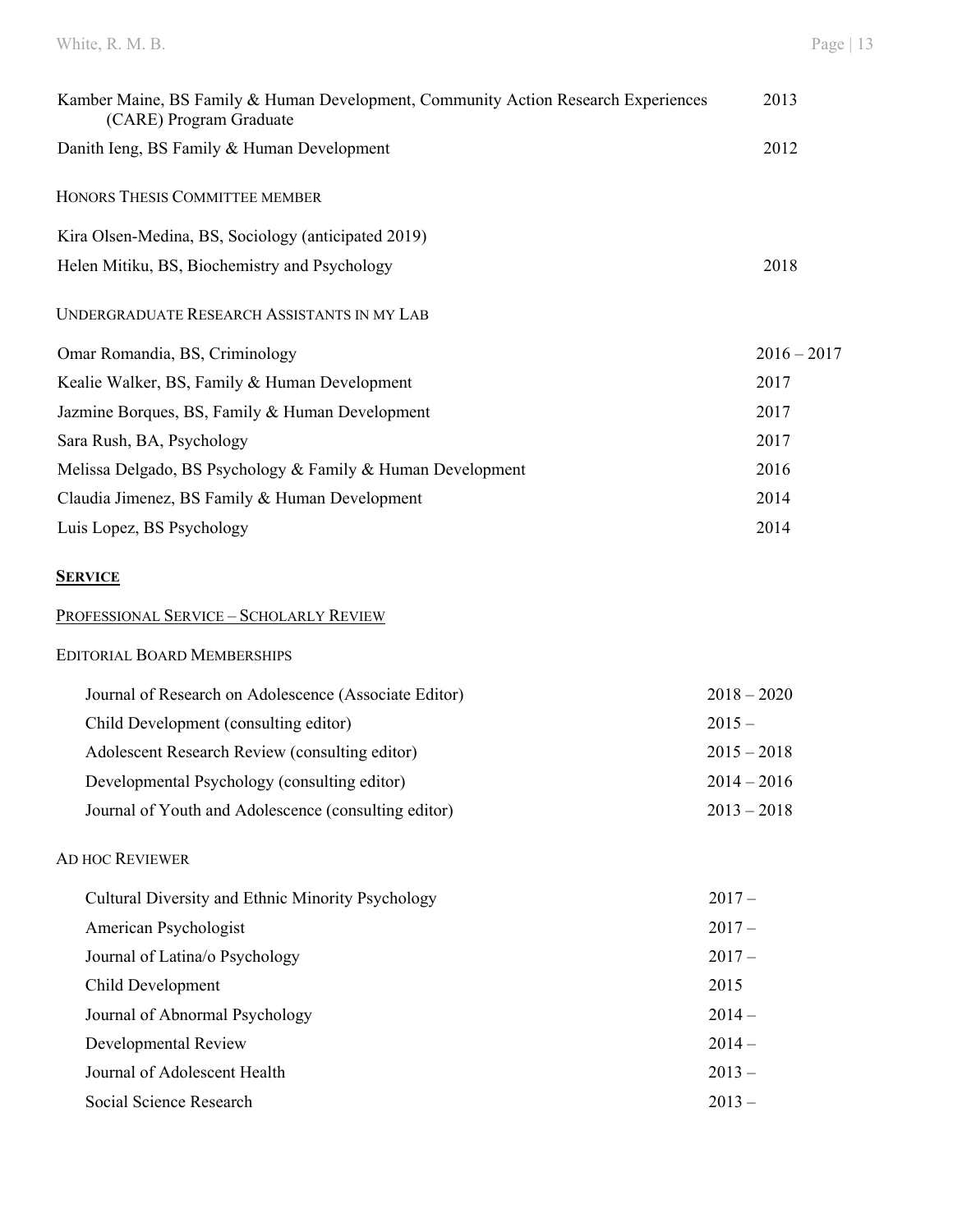| Journal of Abnormal Child Psychology                                                                                                                                                                                                                                                                                                                                                                                                                                                                                                                                            | $2012 -$                 |
|---------------------------------------------------------------------------------------------------------------------------------------------------------------------------------------------------------------------------------------------------------------------------------------------------------------------------------------------------------------------------------------------------------------------------------------------------------------------------------------------------------------------------------------------------------------------------------|--------------------------|
| Journal of Marriage and Family                                                                                                                                                                                                                                                                                                                                                                                                                                                                                                                                                  | $2011 -$                 |
| Journal of Research on Adolescence                                                                                                                                                                                                                                                                                                                                                                                                                                                                                                                                              | $2011 -$                 |
| <b>Child Development Perspectives</b>                                                                                                                                                                                                                                                                                                                                                                                                                                                                                                                                           | $2010 -$                 |
| Journal of Community Psychology                                                                                                                                                                                                                                                                                                                                                                                                                                                                                                                                                 | $2009 -$                 |
| Developmental Psychology                                                                                                                                                                                                                                                                                                                                                                                                                                                                                                                                                        | $2010 - 2013$ , $2016 -$ |
| Journal of Youth and Adolescence                                                                                                                                                                                                                                                                                                                                                                                                                                                                                                                                                | $2008 - 2013$            |
| <b>CONFERENCE ABSTRACT REVIEWER</b>                                                                                                                                                                                                                                                                                                                                                                                                                                                                                                                                             |                          |
| Society for Research in Child Development Biennial Meeting                                                                                                                                                                                                                                                                                                                                                                                                                                                                                                                      | 2012, 2014, 2016         |
| Society for Research on Adolescence Biennial Meeting                                                                                                                                                                                                                                                                                                                                                                                                                                                                                                                            | 2012, 2016               |
| American Public Health Association Annual Conference                                                                                                                                                                                                                                                                                                                                                                                                                                                                                                                            | $2006 - 2009$            |
| <b>GRANT PROPOSAL REVIEWER</b>                                                                                                                                                                                                                                                                                                                                                                                                                                                                                                                                                  |                          |
| William T. Grant Foundation                                                                                                                                                                                                                                                                                                                                                                                                                                                                                                                                                     | $2014-$                  |
| Early Career Reviewer Program, Center for Scientific Review, National Institutes of Health                                                                                                                                                                                                                                                                                                                                                                                                                                                                                      | $2014-$                  |
| Catholic Healthcare West Community Benefits Program, Community Grants Program                                                                                                                                                                                                                                                                                                                                                                                                                                                                                                   | 2005                     |
| PROFESSIONAL MEMBERSHIPS                                                                                                                                                                                                                                                                                                                                                                                                                                                                                                                                                        |                          |
| Member, Society for Research on Child Development                                                                                                                                                                                                                                                                                                                                                                                                                                                                                                                               | $2006 -$                 |
| Member, Society for Research on Adolescence                                                                                                                                                                                                                                                                                                                                                                                                                                                                                                                                     | $2005 -$                 |
| Member, National Council on Family Relations                                                                                                                                                                                                                                                                                                                                                                                                                                                                                                                                    | $2005 -$                 |
| Member, American Public Health Association                                                                                                                                                                                                                                                                                                                                                                                                                                                                                                                                      | $2003 - 2007$            |
| <u> Professional Service – Leadership &amp; Mentorship</u>                                                                                                                                                                                                                                                                                                                                                                                                                                                                                                                      |                          |
| The Science is Clear: Separating Families has Long-term Damaging Psychological and<br>Health Consequences for Children, Families, and Communities, Society for Research<br>in Child Development's Statement of the Evidence (June 20, 2018). Supported by the<br>SRCD Latino Caucus and authored by (in alphabetical order): Bouza, J., Camacho-<br>Thompson, D. E., Carlo, G., Franco, X., García Coll, C., Halgunseth, L. C., Marks,<br>A., Stein, G. L., Suárez-Orozco, C., & White, R. M. B. @<br>https://www.srcd.org/policy-media/statements-evidence/separating-families | 2018                     |
| Co-Panelist with Yoshikawa, H, Barbarin, O., Rivas-Drave, D., Gaylord-Harden, N., &<br>Mistry, J. Panel Discussion on How to Forge Effective Collaborative Partnerships<br>Across Disciplines, Institutions, and Communities. Co-Sponsored by the Asian,<br>Black, and Latino Caucuses of the Society for Research in Child Development.                                                                                                                                                                                                                                        | 2017                     |
| Co-Chair, Early and Mid-Career Pathways to Promoting Social Justice Workshop, 2017<br>William T. Grant Scholars Retreat, Stevenson, Washington.                                                                                                                                                                                                                                                                                                                                                                                                                                 | 2017                     |
| Appointed Member, Ethnic and Racial Issues Committee, Society for Research in Child<br>Development                                                                                                                                                                                                                                                                                                                                                                                                                                                                              | $2017 - 2021$            |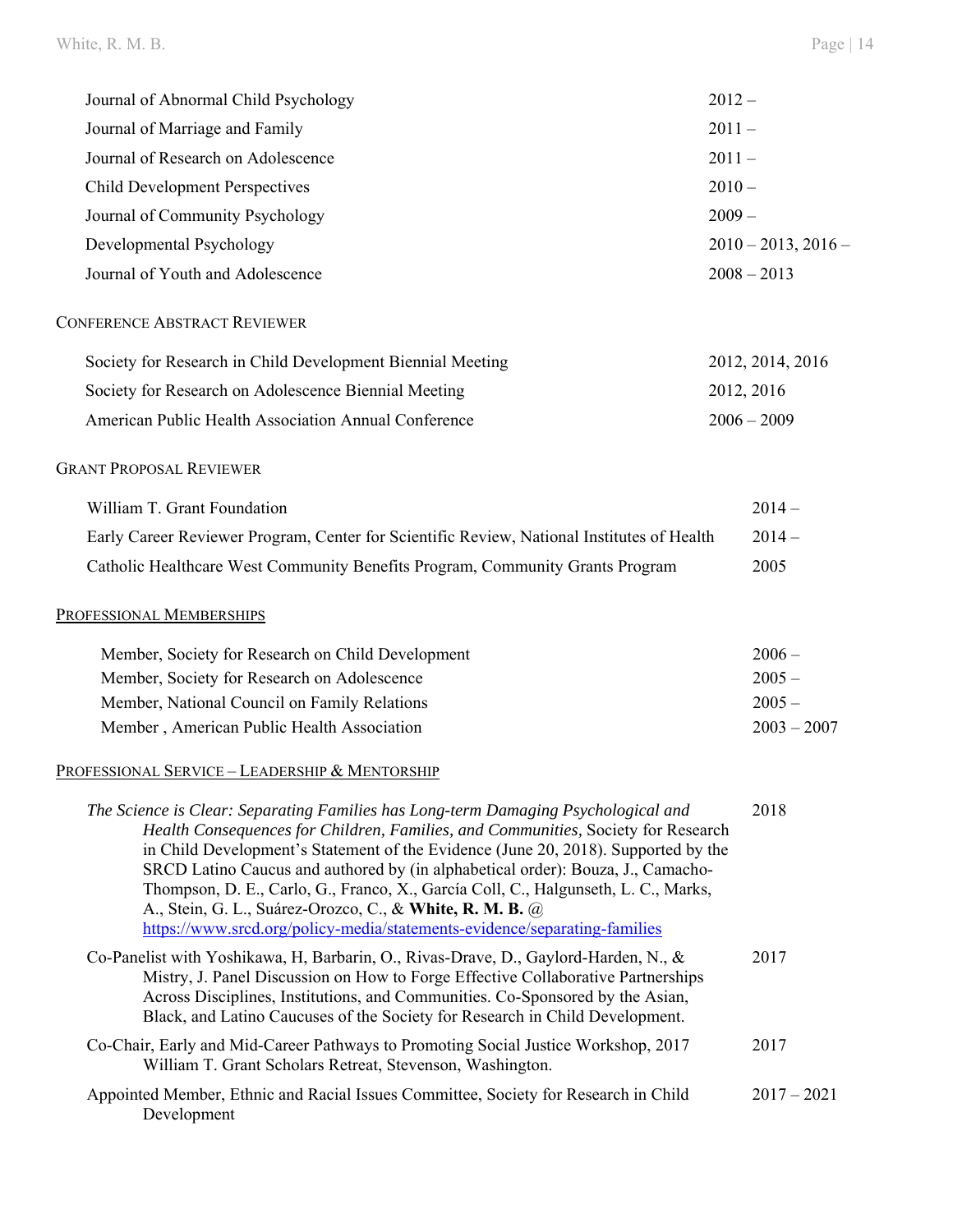| Elected Secretary, Latino Caucus, Society for Research in Child Development                                     | $2015 - 2019$ |
|-----------------------------------------------------------------------------------------------------------------|---------------|
| Mentor, Doctoral Student Reviewer Program, Society for Research in Child Development<br>Meeting                 | 2012, 2016    |
| Senior Mentor, Undergraduate Scholars Program, Society for Research on Adolescence                              | $2016 - 2021$ |
| Senior Mentor, Frances Degen Horowitz Millennium Scholars Program, Society for Research<br>in Child Development | $2013 - 2019$ |
| Elected Section Councilor, Mental Health Section of the American Public Health Association                      | $2005 - 2007$ |
| Mentor, Mel and Enid Zuckerman Arizona College of Public Health                                                 | $2002 - 2003$ |
| <b>UNIVERSITY SERVICE</b>                                                                                       |               |
| <b>UNIVERSITY LEVEL</b>                                                                                         |               |
| Member, Social & Behavioral Institutional Review Board, Arizona State University                                | $2016 -$      |
| COLLEGE OF LIBERAL ARTS AND SCIENCES LEVEL                                                                      |               |
| Member, Dean's Inequality Research Network, College of Liberal Arts and Sciences                                | $2018 -$      |
| DEPARTMENT/SCHOOL LEVEL                                                                                         |               |
| Speaker, Summer Undergraduate Program for Engaging with Research, Sanford School                                | 2018          |
| Member, Professor & Associate Director of Sociology Search Committee, Sanford School                            | $2017 - 2018$ |
| Member, Diversity & Inclusion Sciences Speaker/Workshop Nomination Committee                                    | $2017-$       |
| Panelist, Diversity & Inclusion Sciences Community College Transfer Student Orientation<br>Research Panel       | 2017          |
| Interim Co-Director, The Latino Resilience Enterprise, Arizona State University                                 | $2017-$       |
| Member, Graduate Program Committee, Sanford School                                                              | $2014 - 2015$ |
| Member, Assistant Professor Search Committee, Sanford School                                                    | $2014 - 2015$ |
| Co-Director, The Latino Resilience Enterprise                                                                   | $2013 - 2017$ |
| Member, Executive Committee, La Familia Project, Prevention Research Center                                     | $2012 -$      |
| Member, Prevention Research Center Training Program Faculty                                                     | $2011 - 2014$ |
| Member, Assistant Professor Search Committee, Sanford School                                                    | $2013 - 2014$ |
| Member, Personnel Committee, Sanford School                                                                     | $2011 - 2013$ |
| Member, Undergraduate Professional Development Faculty Research Round Robin, Sanford<br>School                  | $2010 - 2011$ |
| Member, Undergraduate Professional Development Selection Committee, Sanford School                              | $2010 - 2011$ |
| Member, Master's Program Committee, W. P. Carey School                                                          | $2009 - 2010$ |
| Faculty Advisor, Graduate Student Association, School of Health Management and Policy                           | $2008 - 2010$ |

#### RESEARCH-ORIENTED COMMUNITY SERVICE

A Community Conversation with Dr. Rebecca White: South Tucson Supporting Healthy and Resilient Youth. Hosted by The Frances McClelland Institute of Children, Youth and Families & The Primavera Foundation at the *Las Abuelitas Community Center*. March, 23, 2017.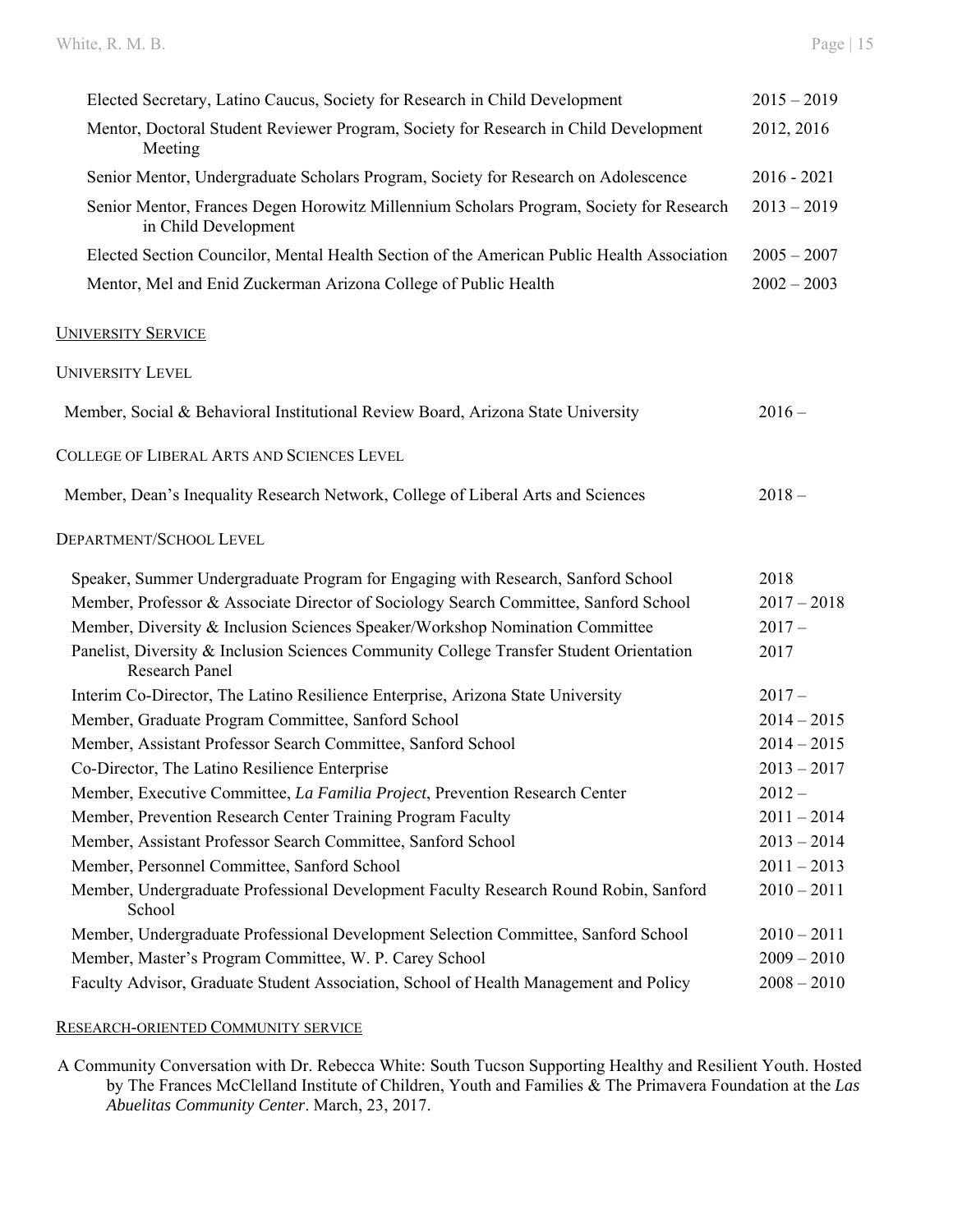#### **RECOGNITIONS, HONORS, AND AWARDS**

| Outstanding Faculty Mentor Award, Graduate College, Arizona State University, Finalist                                          | 2017          |
|---------------------------------------------------------------------------------------------------------------------------------|---------------|
| College of Liberal Arts & Sciences Zebulon Pearce Distinguished Teaching Award, Nominee                                         | 2017          |
| William T. Grant Foundation Scholar                                                                                             | $2014 - 2019$ |
| Best Research Article by a New Professional 2012, Finalist, Men in Families Focus Group<br>National Council of Family Relations | 2013          |
| President's Medal for Social Embeddedness, Office of the President, Arizona State University                                    | 2005          |

## **IMPACT**

#### **2018**

11. Roche, Vaquera, **White**, & Rivera (2018) cited in:

State of Washington, et al. v. The United State of America; Donald Trump, et al. *Complaint for Declaratory and Injunctive Relief* (against the practice of refusing entry to asylum applicants and forcibly separating families), Case No. 2:18-cv-00939-MJP United States District Court Western District of Washington at Seattle (filed 6/26/18). @ https://cases.justia.com/federal/districtcourts/washington/wawdce/2:2018cv00939/261443/15/4.pdf?ts=1530594608

City of New York, 20 Additional Cities and Counties, and the United States Conference of Mayors, as Amici Curiae Supporting The City of Philadelphia, The City of Philadelphia v. Jefferson Beauregard Sessions III (in his official capacity as Attorney General of the United States), Case No. 2:17-cv-03894-MMB, United States District Court for the Eastern District of Pennsylvania (May 31, 2018).

A policy statement by the Society for Community Research and Action: Division 27 of the American Psychological Association @ https://onlinelibrary.wiley.com/doi/epdf/10.1002/ajcp.12256

10. *The Science is Clear: Separating Families has Long-term Damaging Psychological and Health Consequences for Children, Families, and Communities* (2018) by Bouza…. & **White** (in alpha order) cited as exhibit in:

State of Washington et al., v. The United State of America; Donald Trump et al. *Complaint for Declaratory and Injunctive Relief* (against the practice of refusing entry to asylum applicants and forcibly separating families), Case No. 2:18-cv-00939-MJP United States District Court Western District of Washington at Seattle (filed 6/26/18). @ https://cases.justia.com/federal/districtcourts/washington/wawdce/2:2018cv00939/261443/15/4.pdf?ts=1530594608

- 9. "ASU Faculty to Explore Racially Charged Topics at National Sociology Meeting" by Emma Greguska @ https://asunow.asu.edu/20180809-solutions-asu-faculty-explore-racially-chargedtopics-national-sociology-meeting
- 8. Interviewed for "ASU Research Discusses Psychological and Social Impact of Family Separations" by Ted Simons on *Arizona Horizons,* Arizona PBS Channel 8, June 26, 2018 @ https://azpbs.org/horizon/2018/06/asu-research-discusses-psychological-and-social-impact-offamily-separations/
- 7. Interviewed for "AZ teacher: I had a duty to report family separations as child abuse" By Derek Staahl, Phoenix 3TV/CBS 5, June 22 & June 23, 2018.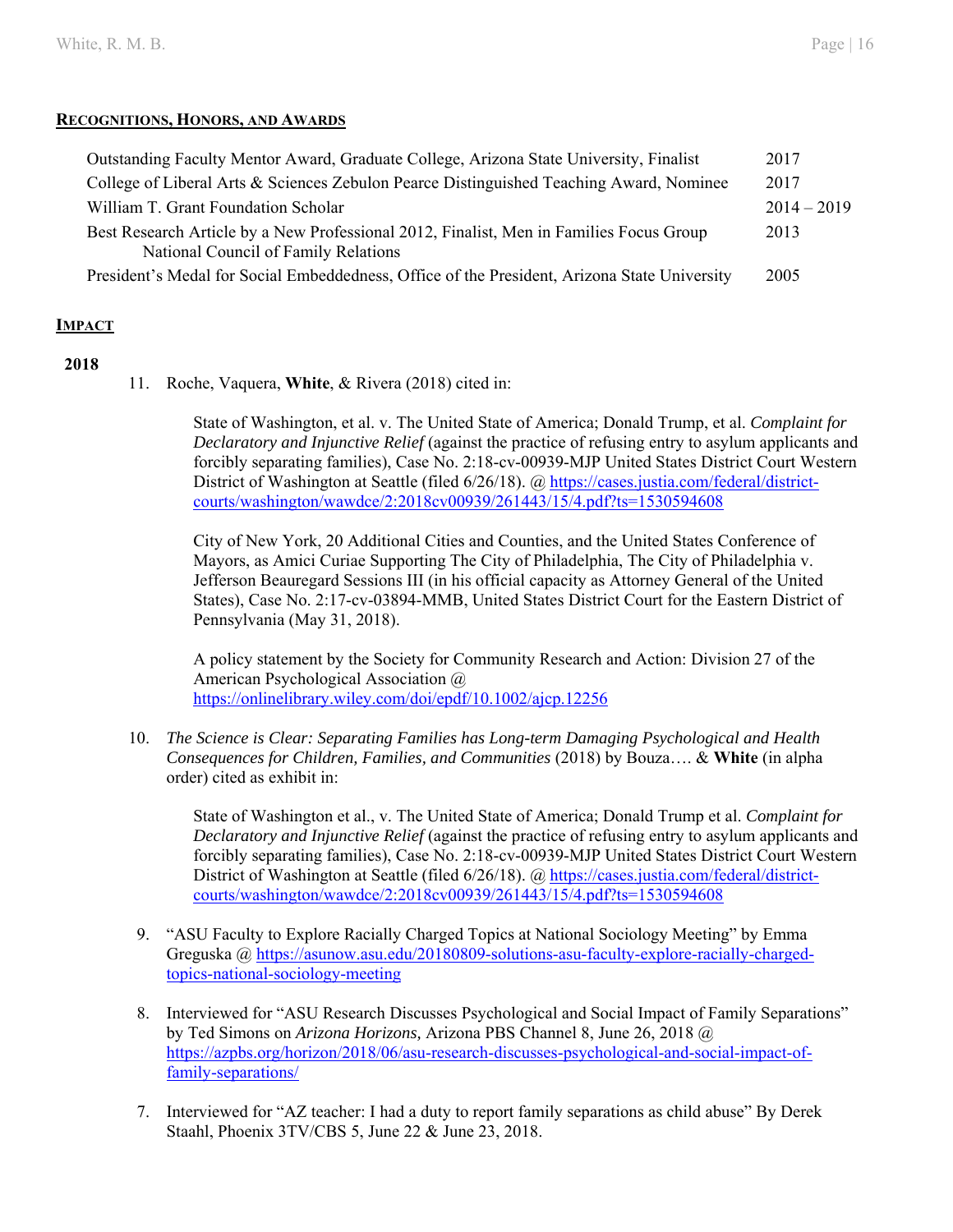http://www.azfamily.com/story/38491330/az-teacher-i-had-a-duty-to-report-family-separations-aschild-abuse?autostart=true

- 6. Interviewed for "Border Family Separation" by Taylor Kinnerup, KTAR News 92.3 FM, Phoenix, June 22, 2018.
- 5. "ASU Sanford School Professor Co-Authors Brief Regarding Parent-Child Separations" by John Keeney @ https://asunow.asu.edu/content/asu-professor-co-authors-brief-regarding-parent-childseparations
- 4. Interviewed for "Teaching Tolerance After Viral Video Of Women Vandalizing Tempe Mosque." By Lauren Gilger, March 22, 2018 https://asunow.asu.edu/content/teaching-tolerance-amidstlocal-mosque-vandalizing-video.

"Teaching Tolerance Amidst Local Mosque Vandalizing Video." By John Keeney  $\omega$ https://thesanfordschool.asu.edu/content/teaching-tolerance-amidst-local-mosque-vandalizing-video

3. Roche, Vaquera, **White**, & Rivera (2018) covered in multiple national and local media outlets.

American Academy for the Advancement of Science (AAAS): Latino Parents Report High Levels of Psychological Distress Due to U.S. Immigration Policies @ https://www.eurekalert.org/pub\_releases/2018-03/gwu-lpr022318.php

NBC News: Trump Immigration Policies Stress Out Parents and Kids Alike, Maggie Fox @ https://www.nbcnews.com/storyline/immigration-reform/trump-immigration-policies-stress-outparents-kids-alike-n852306

NBC Nightly News with Lester Holt: Immigration Policy Uncertainty Negatively Affecting Latino Families, Report Says, Maggie Fox  $\omega$  https://www.nbcnews.com/nightlynews/video/immigration-policy-uncertainty-negatively-affecting-latino-families-report-says-1176175683634

NPR Latino USA: Latino Parents Report High Levels of Psychological Distress Due to U.S. Immigration Policies @ http://latinousa.org/2018/03/01/study-latino-parents-report-high-levelspsychological-distress-due-u-s-immigration-policies/

Vox: Trump Wants Immigrants to be Afraid. Two New Studies Show It's Working, by Dara Lind @ https://www.vox.com/policy-and-politics/2018/3/5/17071648/impact-trump-immigration-policychildren

Science Newsline: Latino Parents Report High Levels of Psychological Distress Due to U.S. Immigration Policies @ http://www.sciencenewsline.com/news/2018030111510095.html

Healio Healthcare News: Latino Parents Experience Psychological Distress Due to U.S. Immigration Laws @ https://www.healio.com/internalmedicine/psychiatry/news/online/%7Bf80e3cd7-5a36-442b-95ac-47ce96fe2711%7D/latino-parentsexperience-psychological-distress-due-to-us-immigration-laws

Jersey Tribune: Latino Parents Report High Levels of Psychological Distress Due to U.S. Immigration Policies @ http://jerseytribune.com/2018/03/01/latino-parents-report-high-levels-ofpsychological-distress-due-to-us-immigration-policies/